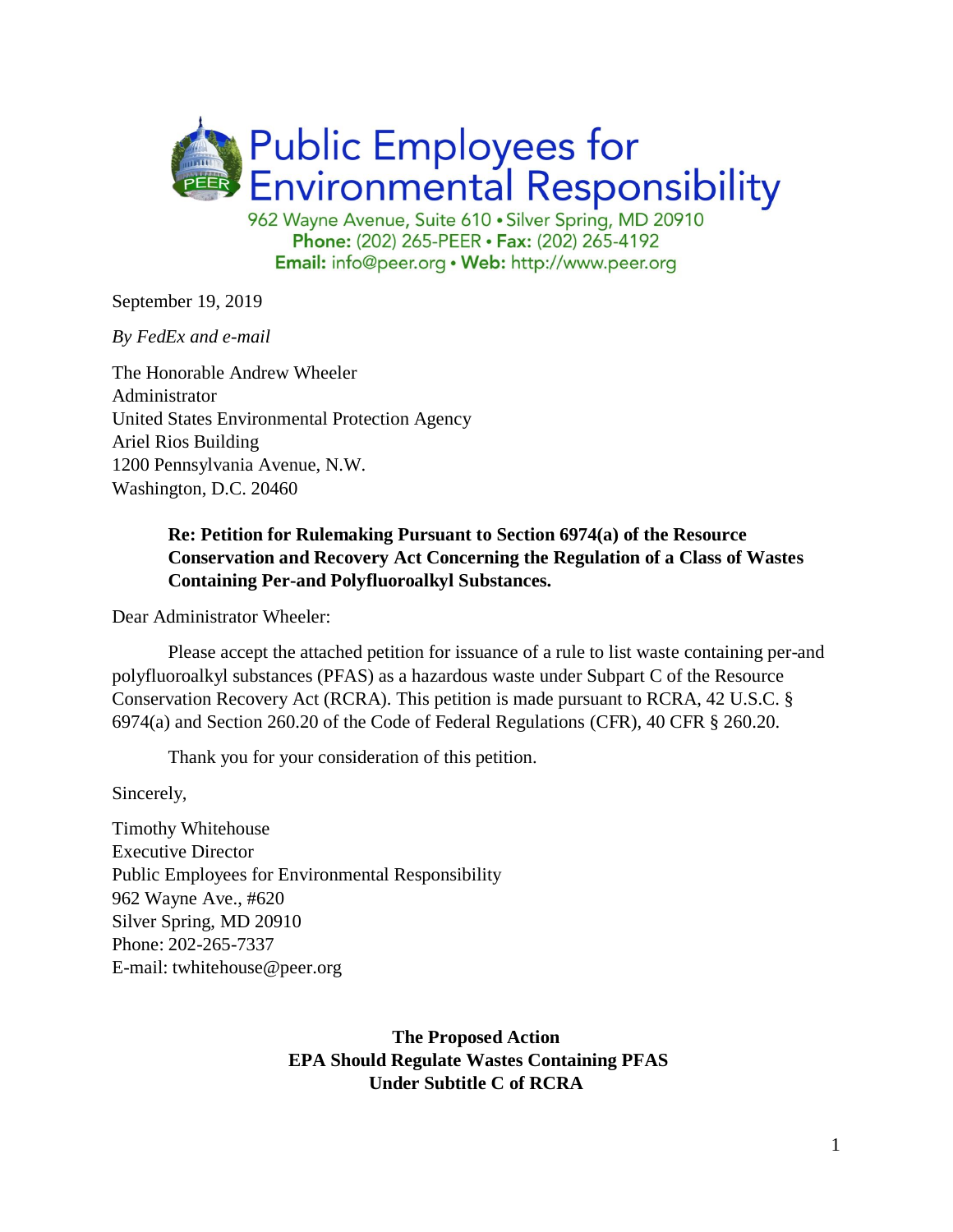## **I. PEER Has the Right to Petition the Administrator for This Rulemaking**

PEER meets the statutory definition of a person and has the right to petition United States Environmental Protection Agency (EPA) under the **Resource Conservation and Recovery Act (RCRA)**. Under 42 U.S.C. 6974(a) and 40 CFR § 260.20, "[a]ny person may petition the Administrator for the promulgation, amendment, or repeal of any regulation under this chapter. Within a reasonable time following receipt of such petition, the Administrator shall take action with respect to such petition and shall publish notice of such action in the Federal Register, together with the reasons therefor."

## **II. Overview: The United States Needs to Regulate Waste Contaminated with PFAS**

This petition requests that EPA develop regulations under the **RCRA** Subtitle C for generators, transporters, and owners or operators of treatment, storage, and disposal facilities to ensure the safe management and disposal of wastes containing per-and polyfluoroalkyl substances (PFAS)<sup>1</sup>.

EPA's failure to address the cradle-to-grave management of waste contaminated with PFAS means the problems associated with PFAS contamination will grow exponentially worse over time, imposing tremendous financial, health, and environmental costs on society, while allowing those who created the problem to avoid or minimize financial responsibility for the harm caused by this waste.

# A. PFAS are Dangerous Chemicals

PFAS are often referred to as "forever chemicals" because they do not break down in the environment and bioaccumulate in the food chain. PFAS are manufactured and used because of their unique physical and chemical properties. Widely used in fire retardants, water repellentfabrics, furniture, take out containers, non-stick cookware, and other applications, thousands of PFAS chemicals are produced and in use in the United States.

Human exposure to PFAS is associated with cancer, birth defects, developmental damage to infants, and impaired functioning of the liver, kidneys, and immune system. As many as 100 million Americans could be drinking water contaminated with PFAS.<sup>2</sup> PFAS has been found in grocery store meats, milk, seafood, and off-the-shelf chocolate cakes. It is also found in wildlife and game, such as deer and fish. A study by American Red Cross recently found that American

Short-chain PFAS include:

- PFSAs with carbon chain lengths of 5 and lower, including perfluorobutane sulfonic acid (PFBS);
- PFCAs with carbon chain lengths of 7 and lower, including perfluorohexanoic acid (PFHxA).

l <sup>1</sup> There are thousands of PFAS is use today. PFAS are referred to as ["long-chain"](http://www.oecd.org/ehs/pfc/) and "short chain." Long chain PFAS include:

<span id="page-1-0"></span><sup>•</sup> perfluoroalkane sulfonic acids (PFSAs) with carbon chain lengths of 6 and higher, including perfluorohexane sulfonic acid (PFHxS) and perfluorooctane sulfonic acid (PFOS);

<sup>•</sup> perfluorocarboxylic acids (PFCAs) with carbon chain lengths of 8 and higher, including perfluorooctanoic acid (PFOA).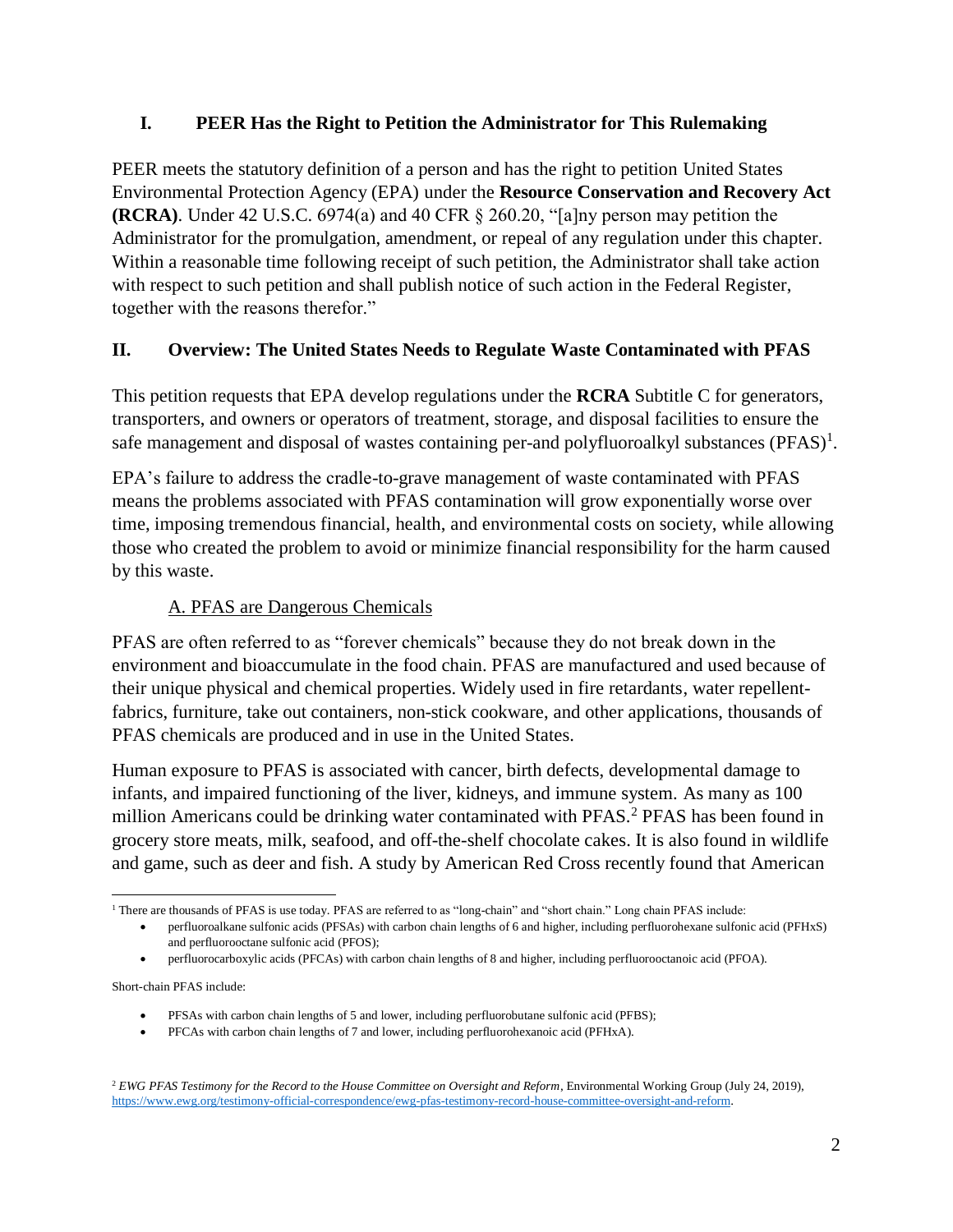<span id="page-2-3"></span>adults have an average of 4,300 ppt of PFOS and 1,100 ppt of PFOA (two types of PFAS) in their bloodstreams.<sup>3</sup>

PFAS use continues to increase. EPA reports that in 2016, 205 facilities each produced or imported in excess of 25,000 lbs of PFAS in the United States, <sup>4</sup> which means the United States produced or imported at least 5.125 million lbs of PFAS chemicals that year. This is likely a significant underreporting of PFAS production as it does not account for both low-volume production and actual production figures of major producers of PFAS, who are only required to report if they produce or import in excess of 25,000 lbs.

All PFAS will eventually work their way into waste streams, where, because of improper management, they will reenter the environment and harm human health and the environment.

## <span id="page-2-1"></span>B. PFAS Contamination is Widespread

Communities throughout the United States are affected with PFAS contamination.<sup>5</sup> According to the Northeastern SSEHRI PFAS Contamination Site Tracker, as of August 26, 2019, there were 721 sites known to be contaminated with PFAS in the United States. The number of known PFAS contaminated sites is expected to grow significantly as more entities begin to investigate the presence of PFAS contamination.

<span id="page-2-2"></span><span id="page-2-0"></span>The threats posed by the mismanagement of PFAS waste are well-documented. Reports of illegal dumping of PFAS waste are growing.<sup>6</sup> Yet, even PFAS waste disposed of in landfills poses a threat to human health and the environment. Toxic PFAS can leak from landfills and severely pollute groundwater<sup>7</sup>—the primary source of drinking water for half the nation. Improper incineration of PFAS chemicals expels them into our environment and threatens our clean air and public health.<sup>8</sup> Throughout the United States, communities are finding sewage sludge

 $\overline{a}$ <sup>3</sup> Olsen GW et al., *Per- and Polyfluoroalkyl Substances (PFAS) in American Red Cross Adult Blood Donors, 2000–2015*, 157 ENVTL RES. 87-95 (2017).

<sup>4</sup> *See* Kirsten Stade, *PFAS Use in U.S. Skyrockets*, PEER (Mar. 27, 2019), [https://www.peer.org/news/press-releases/pfas-use-in-u.s.](https://www.peer.org/news/press-releases/pfas-use-in-u.s.-skyrockets.html) [skyrockets.html;](https://www.peer.org/news/press-releases/pfas-use-in-u.s.-skyrockets.html) and supporting document: 3\_27\_19 CDR\_PFAS\_Data, [https://docs.google.com/spreadsheets/d/1HX5u3mSp2TvpA9TiYLDYSUNdlFZFfAciHyat1VQaL1c/edit#gid=195201775.](https://docs.google.com/spreadsheets/d/1HX5u3mSp2TvpA9TiYLDYSUNdlFZFfAciHyat1VQaL1c/edit#gid=195201775)

<sup>5</sup> *Mapping the PFAS Contamination Crisis: New Data Show 712 Sites in 49 States*, Environmental Working Group [https://www.ewg.org/interactive-maps/2019\\_pfas\\_contamination/.](https://www.ewg.org/interactive-maps/2019_pfas_contamination/)

<sup>6</sup> *See* Mike Papantonio, *3M Corporation Admits to Illegally Dumping Toxic Chemicals Into Tennessee River*, Ring of Fire (June 28, 2019), [https://trofire.com/2019/06/28/3m-corporation-admits-to-illegally-dumping-toxic-chemicals-into-tennessee-river/;](https://trofire.com/2019/06/28/3m-corporation-admits-to-illegally-dumping-toxic-chemicals-into-tennessee-river/) *see also* Paula Gardner, *Businesses Discharging PFAS Into Michigan's Waterways*, Michigan Live (Nov. 29, 2018), [https://www.mlive.com/news/2018/11/businesses\\_discharging\\_pfas\\_in.html.](https://www.mlive.com/news/2018/11/businesses_discharging_pfas_in.html)

<sup>7</sup> Elizabeth Gribkoff, *We Don't Want to be the Dumping ground for All of New England*, VTDigger (Sept. 11, 2018), [https://vtdigger.org/2018/09/11/dont-want-dumping-ground-new-england/.](https://vtdigger.org/2018/09/11/dont-want-dumping-ground-new-england/) Italy, North Carolina, etc.

<sup>8</sup> Concawe Soil and Groundwater Taskforce (STF/33), *Environmental Fate and Effects of Poly-and Perfluoroalkyl Substances (PFAS)*, Brussels: Concawe (June 2016), [https://www.concawe.eu/wp-content/uploads/2016/06/Rpt\\_16-8.pdf.;](https://www.concawe.eu/wp-content/uploads/2016/06/Rpt_16-8.pdf) Kerri Jansen, *'Forever Chemicals' No More? These Technologies Aim to Destroy PFAS in Water*, Chemical & Engineering News (Mar. 25, 2019)[, https://cen.acs.org/environment/persistent](https://cen.acs.org/environment/persistent-pollutants/Forever-chemicals-technologies-aim-destroy/97/i12)[pollutants/Forever-chemicals-technologies-aim-destroy/97/i12.](https://cen.acs.org/environment/persistent-pollutants/Forever-chemicals-technologies-aim-destroy/97/i12)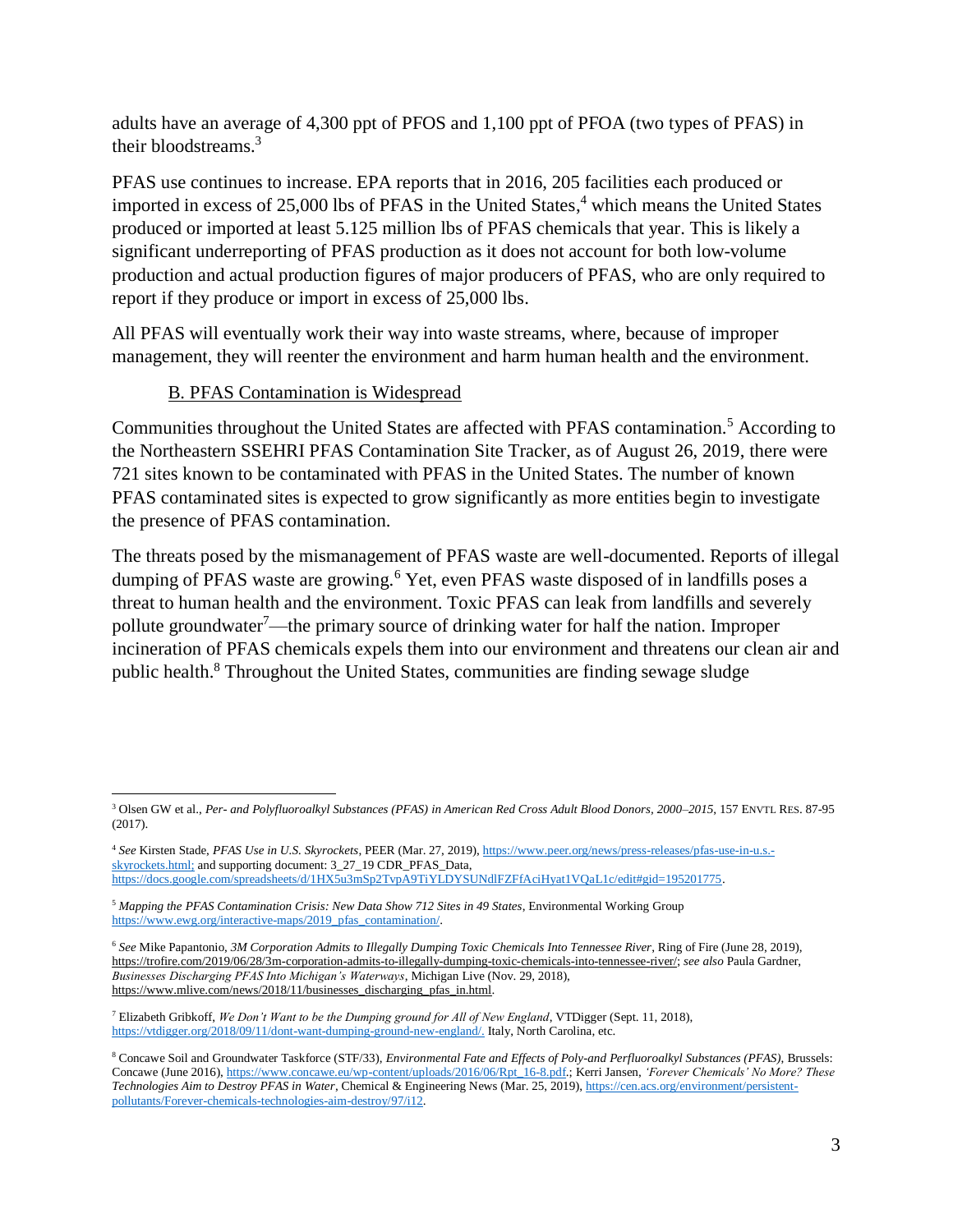contaminated with PFAS. <sup>9</sup> This sludge is often used as a fertilizer and works its way back into the food chain, contaminating the food supply and destroying the livelihood of farmers.<sup>10</sup>

## C. U.S. Lacks PFAS Waste Management Standards

Despite the prevalence of PFAS production and imports into the United States, and its use in consumer and industrial products, no federal standards exist for the tracking and management of waste containing PFAS. With a growing focus on the toxicity of PFAS and the difficulties and costs associated with identifying and cleaning up contaminated sites, now is the time for EPA to develop a program for the safe management of PFAS wastes from the moment the waste is generated.

## **III. RCRA is the Proper Statute to Regulate PFAS Waste**

RCRA Subtitle C is the only federal statute that can provide a comprehensive framework to manage PFAS waste in a way that protects public health and the environment. RCRA § 1004(5) requires EPA to regulate PFAS contaminated wastes that (1) cause, or significantly contribute to, an increase in mortality or an increase in serious irreversible, or incapacitating reversible, illness; or (2) pose a substantial present or potential hazard to human health or the environment when improperly treated, stored, transported, or disposed of, or otherwise managed.

Subtitle C establishes a federal program to manage hazardous wastes from cradle to grave. It contains regulations for the generation, transportation, and treatment, storage, or disposal of hazardous wastes, and sets technical standards for the design and safe operation of Treatment Storage and Disposal Facilities (TSDF). These standards are designed to minimize the release of hazardous waste into the environment. Furthermore, the regulations for TSDFs serve as the basis for developing and issuing the permits required by the Act for each facility.

Regulating PFAS as a hazardous waste will also prevent the United States from becoming a dumping ground for PFAS wastes from other part of the world, such as Europe, that regulate PFAS as a hazardous waste. Because PFAS waste is not regulated as hazardous in the United States, EPA has no mechanisms to review, approve, and track imports, or to ensure that the disposal of these wastes is done in a safe manner. We know, for example, that Chemours used the United States to dispose of PFAS waste from the Netherlands, resulting in a pollution crisis in North Carolina because the waste was disposed of as non-hazardous. There is credible evidence that Chemours sent waste to underground injection wells and incinerators in the United States. These imports were only discovered by accident when a state inspector was told the waste was imported during a site inspection.<sup>11</sup>

 $\overline{a}$ <sup>9</sup> Steven Verburg, *Wisconsin Battles Waste Plants that Spread Hazardous PFAS*, StarTribune (June 29, 2019), [http://www.startribune.com/wisconsin-battles-waste-plants-that-spread-hazardous-pfas/511991101/.](http://www.startribune.com/wisconsin-battles-waste-plants-that-spread-hazardous-pfas/511991101/)

<sup>&</sup>lt;sup>10</sup> Amy Linn, *Groundwater Contamination Devastates a New Mexico Dairy—and Threatens Public Health*, NM Political Report (Feb. 19, 2019), [https://nmpoliticalreport.com/2019/02/19/groundwater-contamination-devastates-a-new-mexico-dairy-and-threatens-public-health/.](https://nmpoliticalreport.com/2019/02/19/groundwater-contamination-devastates-a-new-mexico-dairy-and-threatens-public-health/)

<sup>&</sup>lt;sup>11</sup> Sharon Lerner, *Chemours is Using the U.S. as an Unregulated Dump for Europe's Toxic GenX Waste*, The Intercept (Feb. 1, 2019), [https://theintercept.com/2019/02/01/chemours-genx-north-carolina-netherlands/.](https://theintercept.com/2019/02/01/chemours-genx-north-carolina-netherlands/)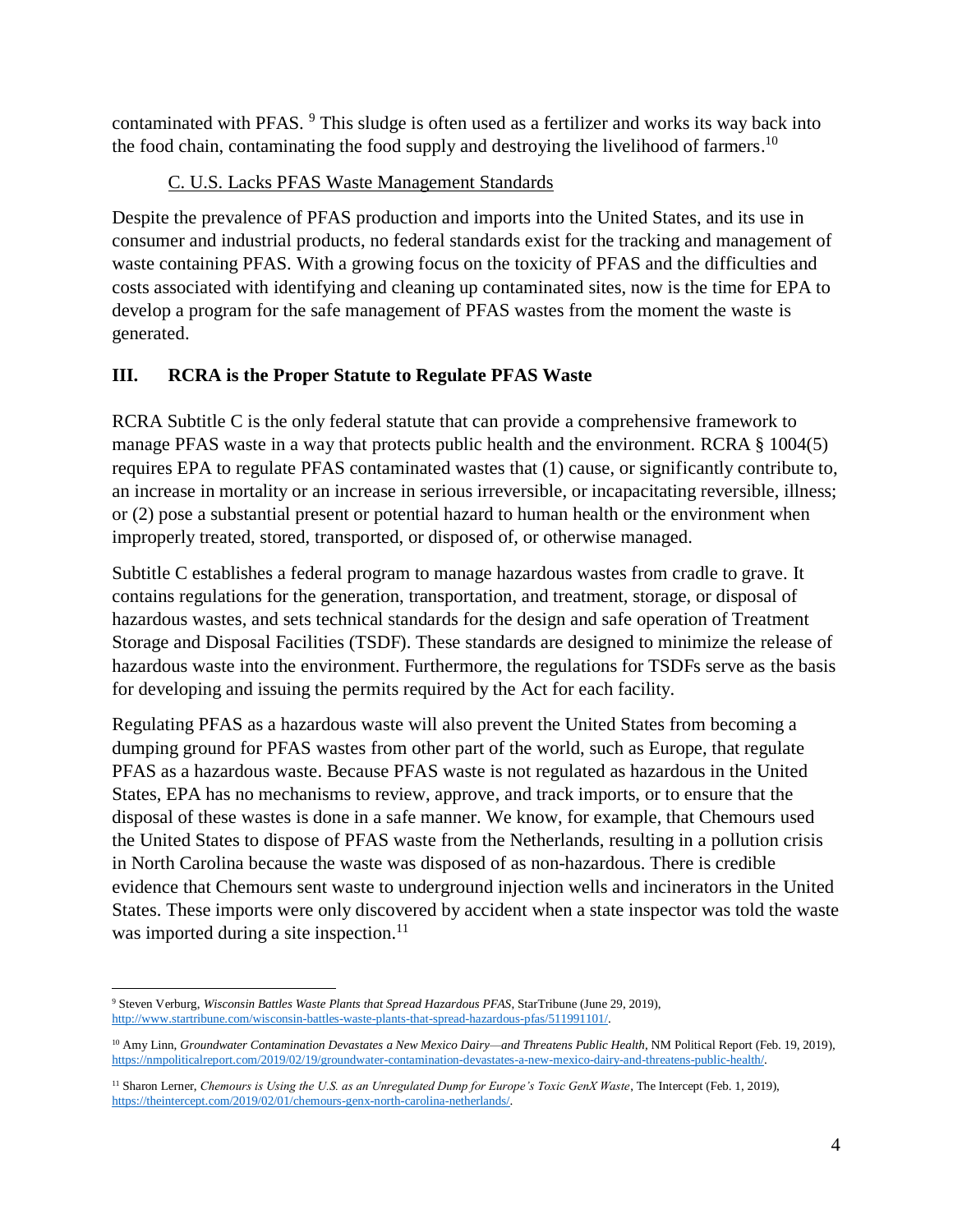#### <span id="page-4-1"></span>**IV. RCRA requires EPA to Regulate PFAS Waste**

There is enough available evidence for EPA to identify when solid waste contains high enough levels of PFAS to regulate the waste as hazardous under RCRA, and to establish what industrial processes and sources produce PFAS waste streams that pose sufficient threats such that they should be listed as a hazardous waste.<sup>12</sup>

Pursuant to 40 CFR  $\S 261.11(a)(1)–(3)$ , the Administrator of EPA shall list a solid waste as hazardous if it: 1) exhibits characteristics of a hazardous waste; 2) is acutely hazardous; or 3) contains toxic constituents and the Administrator "concludes that the waste is capable of posing a substantial present or potential hazard to human health or the environment when improperly treated, stored, transported or disposed of, or otherwise managed" given 11 listed factors to be considered.<sup>13</sup> All PFAS contain fluorine, which is listed in Appendix VIII of toxic constituents.<sup>14</sup> Some PFAS chemicals also contain other toxic constituents.

In addition, PFAS pose a substantial hazard to human health and the environment. Each of the 11 factors to be considered is discussed below.

(i) *Nature of the Toxicity Presented by the Constituent.* Mounting scientific evidence shows that PFAS have toxic properties. Epidemiological studies identify the immune system as a target of long-chain PFAS toxicity.<sup>15</sup> Studies have found decreased antibody response to vaccines, and associations between blood serum levels of PFAS and immune system hypersensitivity (asthma) and autoimmune disorders (ulcerative colitis).  $^{16}$ 

<span id="page-4-0"></span>Long-chain PFAS are also toxic to humans in very small concentrations—in the parts per trillion.<sup>17</sup> Long-chain PFAS are suspected carcinogens and have been linked to growth, learning, and behavioral problems in infants and children; fertility and pregnancy problems, including pre-eclampsia; interference with natural human hormones; increased cholesterol; immune system problems; and interference with liver, thyroid, and pancreatic function.<sup>18</sup> Long-chain PFAS have been linked to increases in testicular and kidney cancer in human adults.<sup>19</sup> The developing fetus and newborn babies are particularly

<sup>16</sup> *Id*. at 39.

 $17$  Agency for Toxic Substances and Disease Registry, Toxicological Profile for Perfluoroalkyls, supra note [2,](#page-1-0) at 5-6.

<sup>18</sup> *Id*.

 $12$  40 C.F.R. § 261.11(a)(1)–(3).

 $13\,40$  C.F.R. § 261.11(a)(1)–(3).

<sup>&</sup>lt;sup>14</sup> 40 C.F.R. Appendix VIII to Part 261—Hazardous Constituents, https://www.law.cornell.edu/cfr/text/40/appendix-VIII to part 261.

<sup>15</sup> EPA, Drinking Water Health Advisory for Perflourooctanoic Acid (PFOA), (May 2016) [https://www.epa.gov/sites/production/files/2016-](https://www.epa.gov/sites/production/files/2016-05/documents/pfoa_health_advisory_final_508.pdf) [05/documents/pfoa\\_health\\_advisory\\_final\\_508.pdf](https://www.epa.gov/sites/production/files/2016-05/documents/pfoa_health_advisory_final_508.pdf) at 10.

<sup>19</sup> *See* Agency for Toxic Substances and Disease Registry, Toxicological Profile for Perfluoroalkyls, *supra* note [2;](#page-1-0) *see also* Vaughn Barry et al., *Perfluorooctanoic Acid (PFOA) Exposures and Incident Cancers Among Adults Living Near a Chemical Plant*, 121 ENVTL. HEALTH PERSPECTIVES 11-12, 1313-18 (Nov.-Dec. 2013), [https://www.ncbi.nlm.nih.gov/pmc/articles/PMC3855514/pdf/ehp.1306615.pdf,](https://www.ncbi.nlm.nih.gov/pmc/articles/PMC3855514/pdf/ehp.1306615.pdf) and Agency for Toxic Substances and Disease Registry, Toxicological Profile for Perfluoroalkyls, supra note 2, at 6.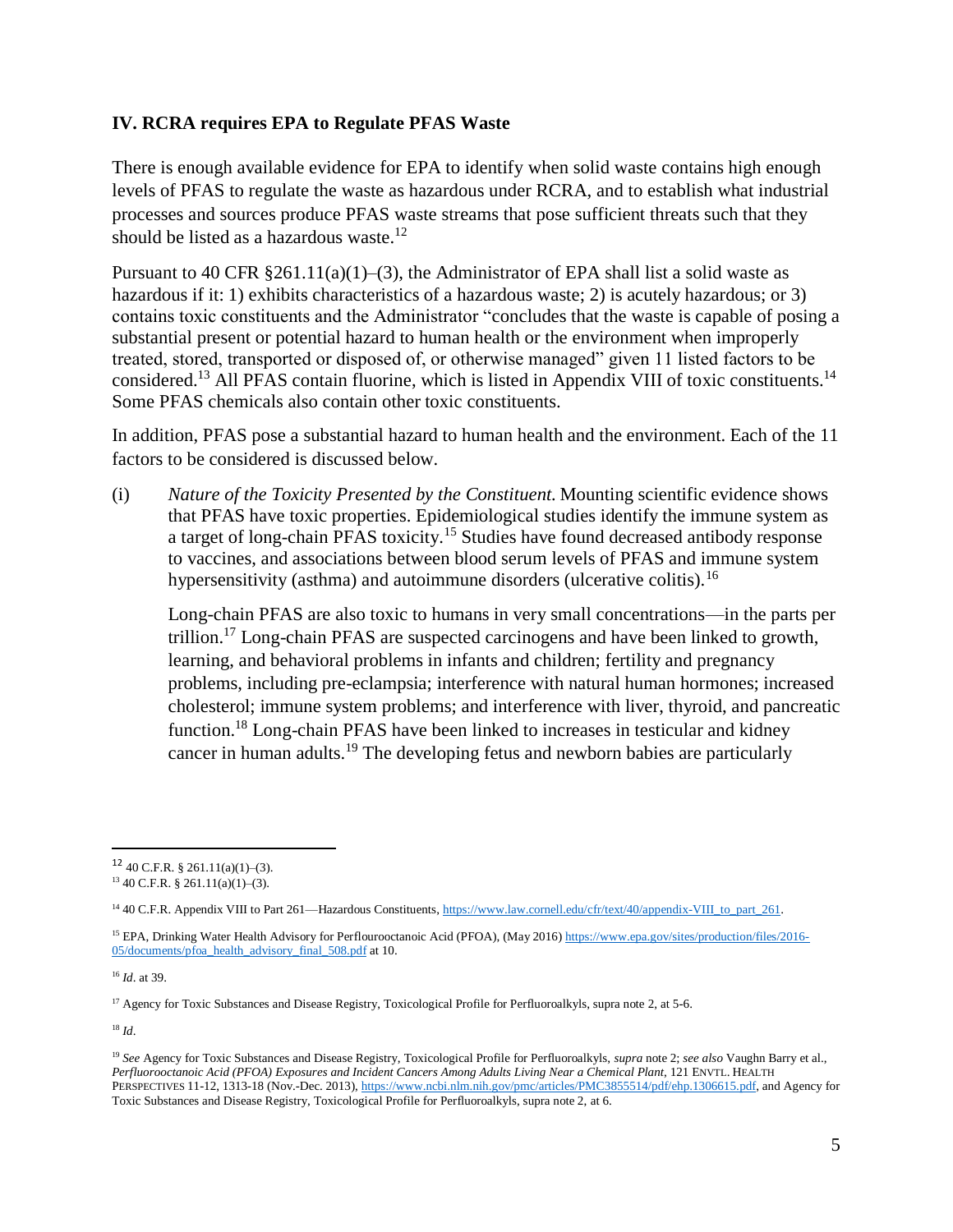sensitive to certain long-chain PFAS.<sup>20</sup> Even the long-chain PFAS's most well-known short-chain replacement, Gen X, has been shown to cause cancer in lab animals.<sup>21</sup>

For many short-chain PFAS, there is little or no information about toxicity to the environment or to humans.<sup>22</sup> However, the U.S. Department of Health and Human Service's National Toxicology Program concedes that long- *and* short-chain PFAS affect the liver and thyroid hormones, and that they both inhibit mitochondrial function.<sup>23</sup> Other peer-reviewed papers have concluded that "[s]hort chain perfluoroalkyl substances (PFAS), replacements for long-chain legacy PFAS such as perfluorooctanoic acid (PFOA), have similar toxicity, negative health effects, and exceptional persistence as long chain PFAS."24

As of 2018, 4,730 PFAS have been identified.<sup>25</sup> It is unfortunate that very little research has been performed on the toxicity of the vast majority of these PFAS, with most studies performed by industry itself.<sup>26</sup> Additionally, many countries have failed to consider "mixture toxicity." Regulatory paradigms should consider the dangers of exposure to large numbers of known and unknown PFAS simultaneously, not just concentrations of individual substances (i.e.  $PFOA$ ) one at a time.<sup>27</sup>

<sup>20</sup> *Supra* note [15.](#page-4-0)

<sup>21</sup> Sharon Lerner, *New Teflon Toxin Found in North Carolina Drinking Water*, The Intercept (June 17, 2017), [https://theintercept.com/2017/06/17/new-teflon-toxin-found-in-north-carolina-drinking-water/.](https://theintercept.com/2017/06/17/new-teflon-toxin-found-in-north-carolina-drinking-water/)

<sup>22</sup> Zhanyun Wang, Jamie C. DeWitt, Christopher P. Higgins & Ian T. Cousins, *A Never-Ending Story of Per-and Polyfluoroalkyl Substances (PFASs)?*, 51 ENVTL. SCI. TECH. 51, 2508–2518 (2017).

<sup>23</sup> *Per- and Polyfluoroalkyl Substances (PFAS)*, National Toxicology Program (Aug. 8, 2019), [https://ntp.niehs.nih.gov/results/areas/pfas/index.html.](https://ntp.niehs.nih.gov/results/areas/pfas/index.html)

<sup>24</sup> Mary Jo Weiss-Errico & Kevin E. O'Shea, *Enhanced Host–Guest Complexation of Short Chain Perfluoroalkyl Substances with Positively Charged β-cyclodextrin Derivatives*, J. INCLUSION PHENOMENA & MACROCYCLIC CHEMISTRY 1–7 (2019).

<sup>25</sup> Organisation for Economic Co-Operation and Development, *Environment Directorate—Joint Meeting of the Chemicals Committee and the Working Party on Chemicals, Pesticides and Biotechnology*, (May 4, 2018) [http://www.oecd.org/officialdocuments/publicdisplaydocumentpdf/?cote=ENV-JM-MONO\(2018\)7&doclanguage=en.](http://www.oecd.org/officialdocuments/publicdisplaydocumentpdf/?cote=ENV-JM-MONO(2018)7&doclanguage=en)

 $26$  Supra not[e 22,](#page-4-1) at 2512.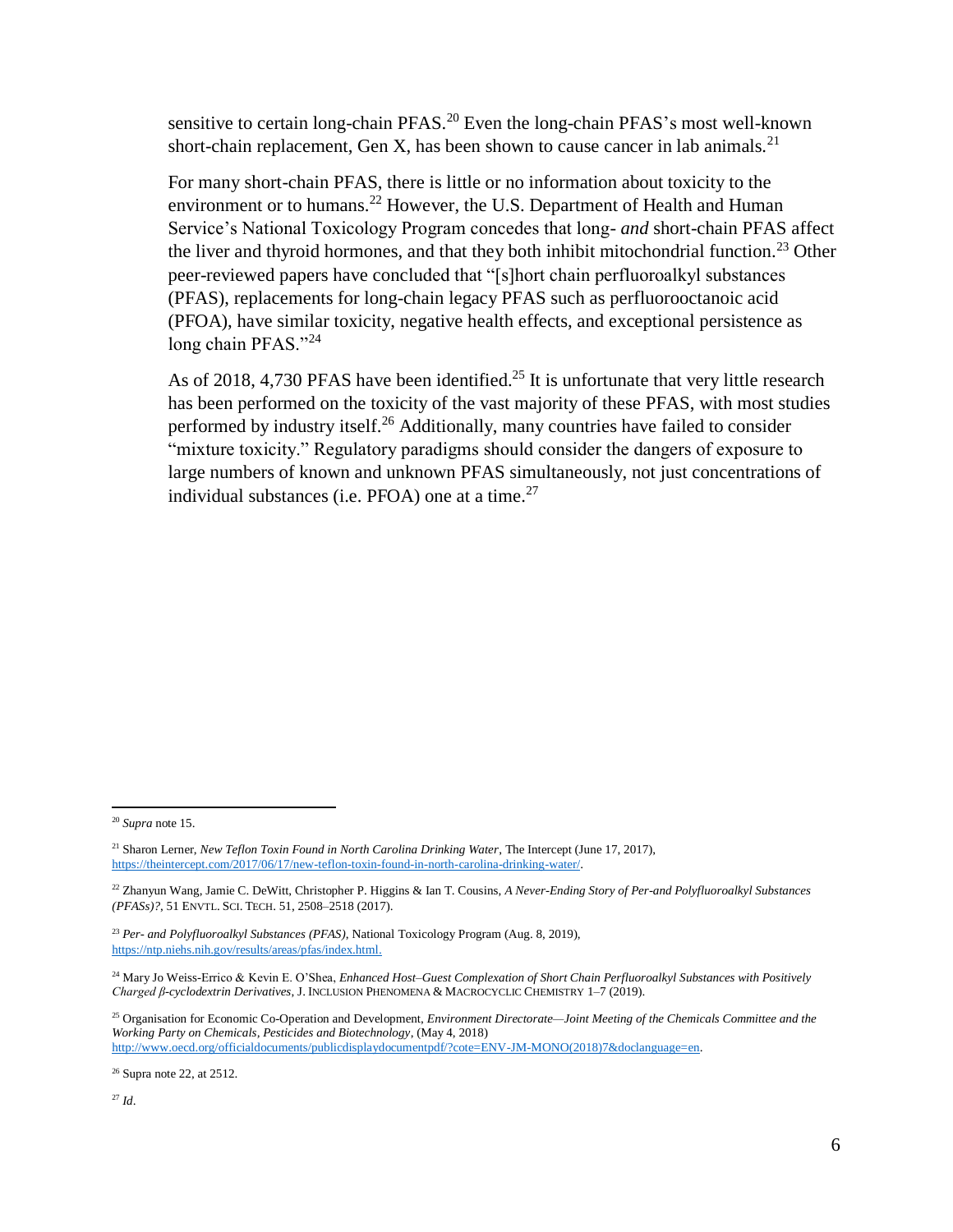(ii) *Concentration of Toxicity in Discarded Waste Containing PFAS.* Discarded waste containing PFAS can contaminate both water supplies and the food chain. "[L]andfill leachate is highly concentrated with PFAS and acts as a point source of PFAS to the environment."<sup>28</sup> PFAS, especially short-chain, are commonly detected in landfill leachate. PFOA is still found in landfill leachate, despite the fact it is no longer used.<sup>29</sup> Ambient air above and downwind of landfills has elevated concentrations of PFAS, indicating that landfills can contribute to atmospheric  $PFASTS$ <sup>30</sup>

PFAS can enter water through direct discharge, accidental spills, landfill leachate, airborne deposition, leaching of biosolids to groundwater, or stormwater runoff.<sup>31</sup> PFAS then enters soil, plants, surface waters, wetlands, groundwater, oceans, and gets into the muscle of both fish and terrestrial animals (see figure, below).<sup>32</sup>



*Landfills:* Leachate from 27 landfills were examined for nine PFAS compounds, and five were found to be ubiquitous.<sup>33</sup> PFAS concentrations were higher in operating landfills and newer landfills, and landfills accepting construction and demolition waste had higher

<sup>30</sup> *Id*.

 $\overline{a}$ 

<sup>32</sup> *Id*.

<sup>28</sup> Brent McKay Allred, *Poly- and Perfluorinated Alkyl Substance Release From Landfills and Landfill Model Reactors*, Dissertation, Oregon State University (2015).

<sup>29</sup> Hamid, H., L.Y. Li & J.R. Grace, *Review of the Fate and Transformation of Per- and Polyfluoroalkyl Substances (PFASs) in Landfills*, 235 ENV. POLLUTION 74–84 (2018).

<sup>31</sup> Harry Behzadi, *The Next Frontier on PFAS Contamination in Sediment, Surface Water And Fish Tissue, Emerging Contaminants in the Environment*[, http://hdl.handle.net/2142/103963](http://hdl.handle.net/2142/103963) (2019).

<sup>33</sup> Gallen, C. et al., *Australia-Wide Assessment of Perfluoroalkyl Substances (PFASs) in Landfill Leachates*, 331 J. HAZARDOUS MATERIALS, 132–141 (2017).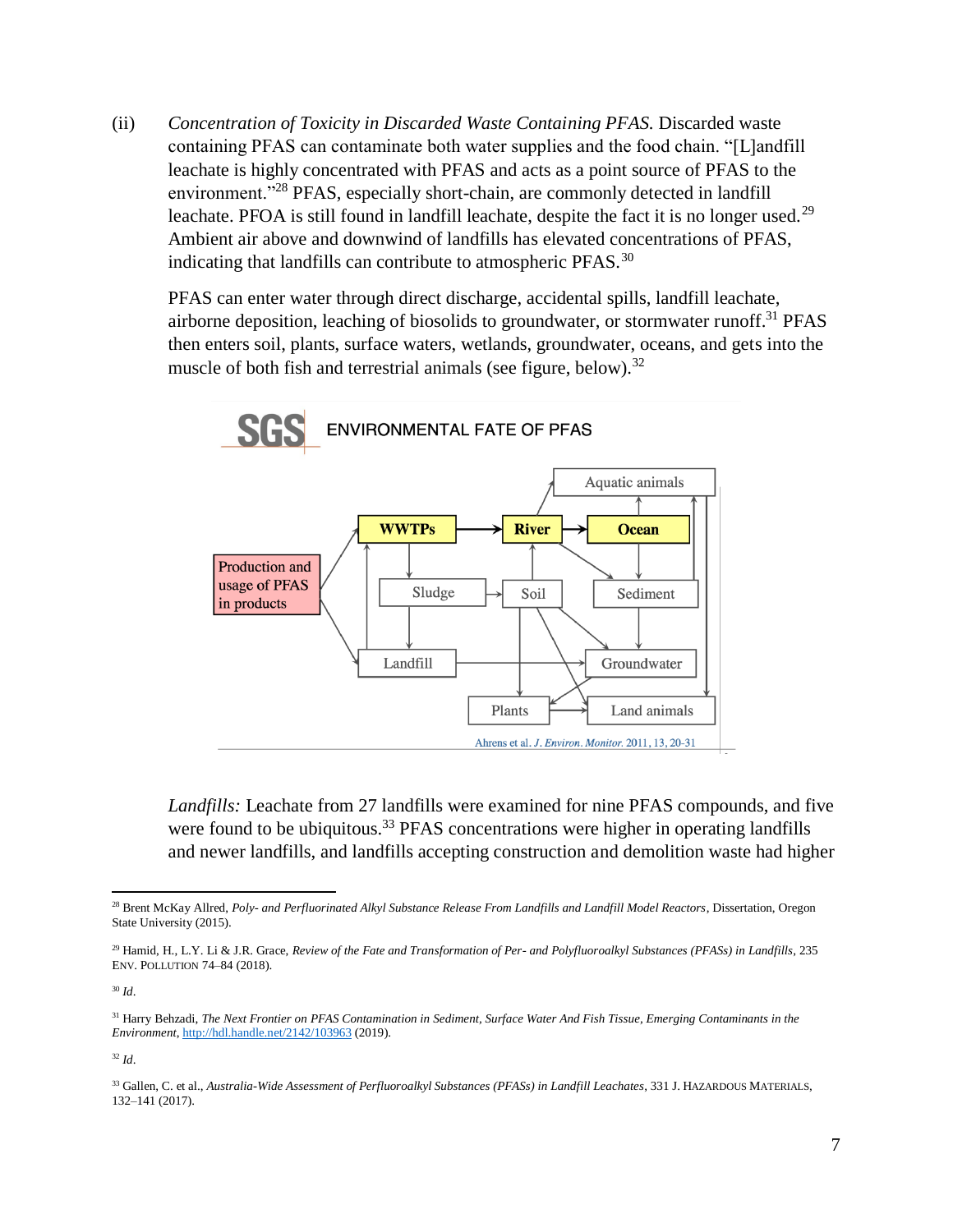<span id="page-7-0"></span>concentrations of PFAS than municipal landfills.<sup>34</sup> PFAS has also been found to leach from carpets disposed in landfills.<sup>35</sup>

*Biosolids:* PFAS are also found in biosolids.<sup>36</sup> Because PFAS are not removed by conventional wastewater treatment, they accumulate in biosolids. When biosolids are then applied to gardens and crops, this may lead to transfer of PFAS into food.<sup>37</sup> Shortchain PFAS are more easily taken up to edible parts of plants than long-chain PFAS.<sup>38</sup>

*Incineration:* There is some evidence that PFAS can be destroyed by incineration with temperatures greater than 1,000 degrees  $C<sub>1</sub><sup>39</sup>$  or even 1,200 degrees  $C<sub>1</sub><sup>40</sup>$  If an incinerator only reaches temperatures below 1,000 degrees C, it is possible that PFAS will not be completely destroyed, and byproducts formed by incomplete destruction may themselves be harmful.<sup>41</sup> Although there is also some evidence that temperature needed to destroy PFAS increases with increasing chain length, $42$  very little research has been done on short-chain and GenX PFAS to determine how incineration affects them. Finally, taking into account the cost associated with high temperature incineration, and the difficulty of maintaining high temperatures given some municipal waste facility abilities, it is possible that ash waste from incineration would still contain PFAS that could migrate into groundwater, drinking water, and the ecosystem.

It is clear that discarded waste containing PFAS is responsible for unacceptable levels of PFAS found in drinking water, groundwater, and the food chain.

The EPA's current non-binding Lifetime Health Advisory (LHA) cautions that the concentration of PFAS in drinking water should not exceed 70 ppt.<sup>43</sup> A number of states have cautioned much lower concentrations of PFAS in drinking water should be maintained, even in some cases limiting the combined concentrations of PFAS to as low as 12 ppt for PFOA.<sup>44</sup> A recent study from Harvard University researchers has suggested

<sup>38</sup> *Id*.

<sup>40</sup> Concawe, *supra* note [8.](#page-2-0)

<sup>41</sup> *Id*.

<sup>43</sup> EPA, *Fact Sheet—PFOA & PFOS Drinking Water Health Advisories*, (Nov. 2016) [https://www.epa.gov/sites/production/files/2016-](https://www.epa.gov/sites/production/files/2016-06/documents/drinkingwaterhealthadvisories_pfoa_pfos_updated_5.31.16.pdf) [06/documents/drinkingwaterhealthadvisories\\_pfoa\\_pfos\\_updated\\_5.31.16.pdf.](https://www.epa.gov/sites/production/files/2016-06/documents/drinkingwaterhealthadvisories_pfoa_pfos_updated_5.31.16.pdf)

 $\overline{a}$ <sup>34</sup> *Id*.

<sup>&</sup>lt;sup>35</sup> Kim, M. et al., Compositional Effects on Leaching of Stain-Guarded (Perfluoroalkyl and Polyfluoroalkyl Substance-Treated) Carpet in Landfill *[Leachate](https://pubs.acs.org/doi/full/10.1021/es505333y)*, 49(11) ENVTL. SCI. TECH. 6564–6573 (2015).

<sup>36</sup> Paz-ferreiro, J. et al., *Biochar from Biosolids Pyrolysis: A Review*, 15(5) INT'L J. ENVTL. RES. PUB. HEALTH 956 (2018).

<sup>37</sup> Rooney Kim Lazcano, *Perfluoroalkyl Acids and Other Trace Organics in Wastederived Organic Products: Occurrence, Leachability, And Plant Uptake*, Thesis, Purdue University (2019).

<sup>39</sup> Michigan PFAS Science Advisory Panel, *Scientific Evidence and Recommendations for Managing PFAS Contamination in Michigan* (Dec. 7, 2018).

<sup>42</sup> Kucharzyk, K.K., et al., *Novel Treatment Technologies for PFAS Compounds: A Critical Review*, J. ENVTL. MGMT. 1–8 (2017).

<sup>44</sup> Annie Ropeik, *N.H. Approves Unprecedented Limits for PFAS Chemicals in Drinking Water*, NHPR (Jul. 18, 2019), [https://www.nhpr.org/post/nh-approves-unprecedented-limits-pfas-chemicals-drinking-water#stream/0.](https://www.nhpr.org/post/nh-approves-unprecedented-limits-pfas-chemicals-drinking-water#stream/0)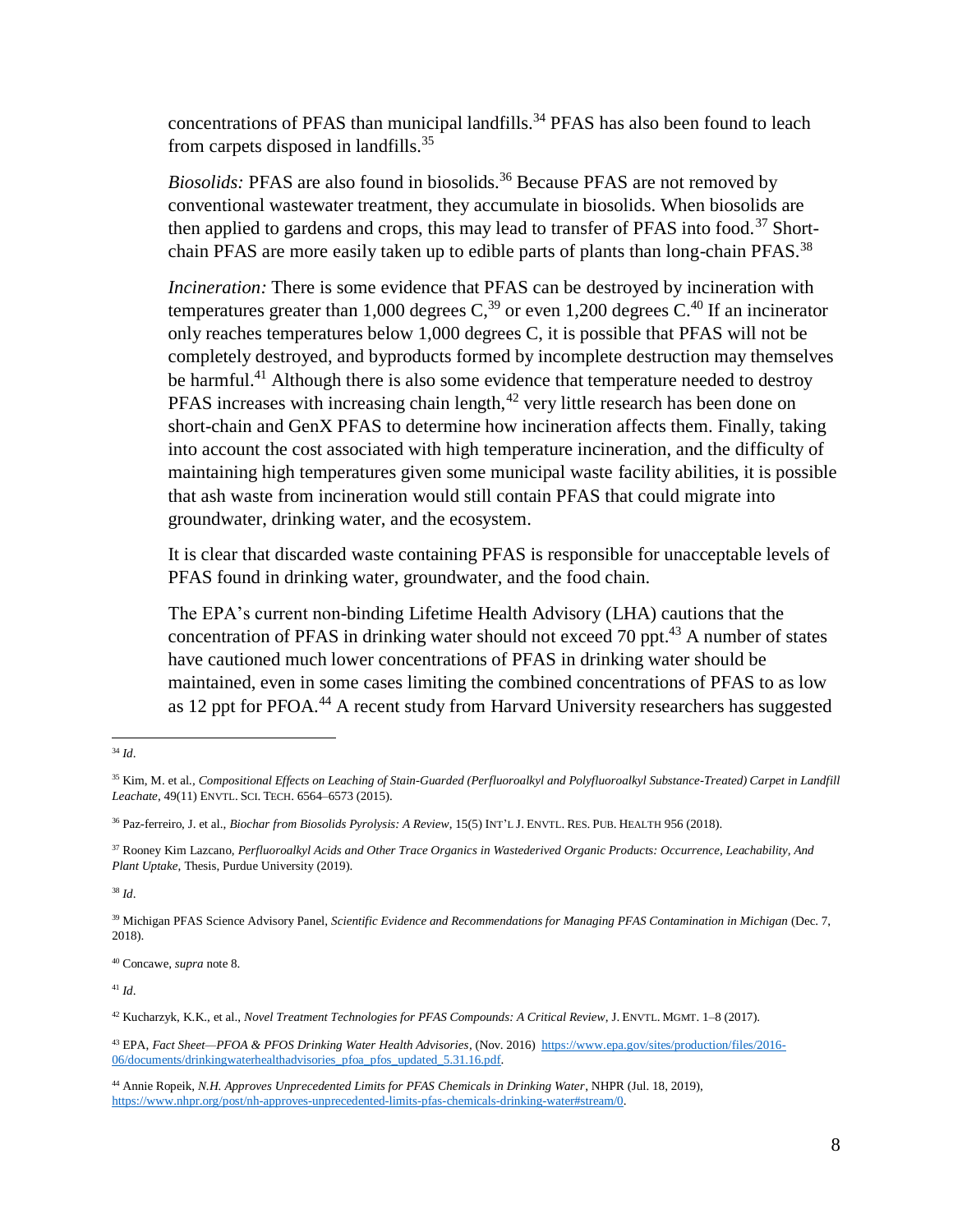<span id="page-8-2"></span>that a safe limit for PFAS in drinking water is a mere 1 ppt.<sup>45</sup> Indeed, in June 2019, Linda Birnbaum, director of the National Institute for Environmental Health Sciences (NIEHS) and the National Toxicology Program (NTP), suggested that the safety threshold for PFOA in drinking water should be as low as 0.1 parts per trillion, which is 700 times lower than the safety level set by the EPA.<sup>46</sup> Every reported case of PFAS contamination is certainly higher than these lower suggested safety limits. Nearly two-thirds of military base contaminations are above concentrations of  $1,100$  ppt.<sup>47</sup>

(iii) *Migration Potential.* PFAS waste has great potential to migrate, although most studies have been conducted on two long-chain PFAS—PFOA and PFOS. One study found that levels of PFAS in subsurface soils "show a general increase with depth, suggesting a downward movement toward the groundwater table and a potential risk of aquifer contamination."<sup>48</sup> Airborne transport of PFAS occurs frequently, and precipitation can wash PFAS into soil and surface waters.<sup>49</sup> PFAS leaches out of landfills,<sup>50</sup> and can migrate from the air and land into surface and groundwater, drinking water, and into the food chain (see Figure 1, below).<sup>51</sup> As a result, PFAS can be found in groundwater, surface water, soil, air, food, breast milk, and human blood,<sup>52</sup> including umbilical cord blood.<sup>53</sup> A study by the Centers for Disease Control and Prevention (CDC) found four PFAS (PFOS, PFOA, perfluorohexane sulfonic acid (PFHxS), and perfluorononanoic acid (PFNA)) in the serum of nearly all of the people tested, indicating widespread exposure in the U.S. population.<sup>54</sup> PFOA and PFOS were found in up to 99 percent of the U.S. general population between 1999 and 2012.<sup>55</sup> There are no medical interventions

<sup>50</sup> *Id*.

<span id="page-8-1"></span><span id="page-8-0"></span>l

<sup>45</sup> Philippe Grandjean & Esben Budtz-Jørgensen, *Immunotoxicity of Perfluorinated Alkylates: Calculation of Benchmark Doses Based on Serum Concentrations in Children*, 12 Envtl. Health (2013).

<sup>46</sup> *2019 Per- and Polyfluoroalkyl Substances: Second National Conference*, PFASProject (Feb. 5, 2019) [https://pfasproject.com/2019/02/05/2019](https://pfasproject.com/2019/02/05/2019-pfas-conference/) [pfas-conference/.](https://pfasproject.com/2019/02/05/2019-pfas-conference/)

<sup>47</sup> *See* Bill Walker, *Update: Mapping the Expanding PFAS Crisis*, Environmental Working Group (Apr. 18, 2018), [https://www.ewg.org/research/update-mapping-expanding-pfas-crisis;](https://www.ewg.org/research/update-mapping-expanding-pfas-crisis) *see also* Wang, *supra* not[e 22.](#page-4-1)

<sup>48</sup> Xiao, F. et al., *Perfluorooctane Sulfonate (PFOS) and Perfluorooctanoate (PFOA) in Soils and Groundwater of a U.S. Metropolitan Area: Migration and Implications for Human Exposure*, 72 WATER RES. 64–74 (2015).

<sup>49</sup> Interstate Technology Regulatory Council, *Environmental Fate and Transport for Per- and Polyfluoroalkyl Substances*, (Mar. 2018) [https://pfas-1.itrcweb.org/wp-content/uploads/2018/03/pfas\\_fact\\_sheet\\_fate\\_and\\_transport\\_\\_3\\_16\\_18.pdf.](https://pfas-1.itrcweb.org/wp-content/uploads/2018/03/pfas_fact_sheet_fate_and_transport__3_16_18.pdf)

<sup>51</sup> Oliaei, F. et al., *PFOS and PFC Releases and Associated Pollution from a PFC Production Plant in Minnesota (USA)*, 20 ENVTL. SCI. POLLUTION RES. 1977–1992 (2013).

<sup>52</sup> Agency for Toxic Substances and Disease Registry, *Per-and Polyfluoroalkyl Substances (PFAS) and Your Health*, [https://www.atsdr.cdc.gov/pfas/health-effects.html;](https://www.atsdr.cdc.gov/pfas/health-effects.html) Agency for Toxic Substances and Disease Registry, *Toxicological Profile for Perfluoroalkyls*, <https://www.atsdr.cdc.gov/toxprofiles/tp200.pdf> at 2.

<sup>53</sup> Agency for Toxic Substances and Disease Registry, *Toxicological Profile for Perfluoroalkyls*, *supra* not[e 52,](#page-7-0) at 3.

<sup>54</sup> Ctr. for Disease Control and Prevention, *Per-and Polyfluorinated Substances (PFAS) Factsheet* (Apr. 7, 2017), [https://www.cdc.gov/biomonitoring/PFAS\\_FactSheet.html.](https://www.cdc.gov/biomonitoring/PFAS_FactSheet.html)

<sup>55</sup> EPA, *Drinking Water Health Advisory for Perflourooctanoic Acid (PFOA)*, (May 2016) [https://www.epa.gov/sites/production/files/2016-](https://www.epa.gov/sites/production/files/2016-05/documents/pfoa_health_advisory_final_508.pdf) [05/documents/pfoa\\_health\\_advisory\\_final\\_508.pdf](https://www.epa.gov/sites/production/files/2016-05/documents/pfoa_health_advisory_final_508.pdf) at 9.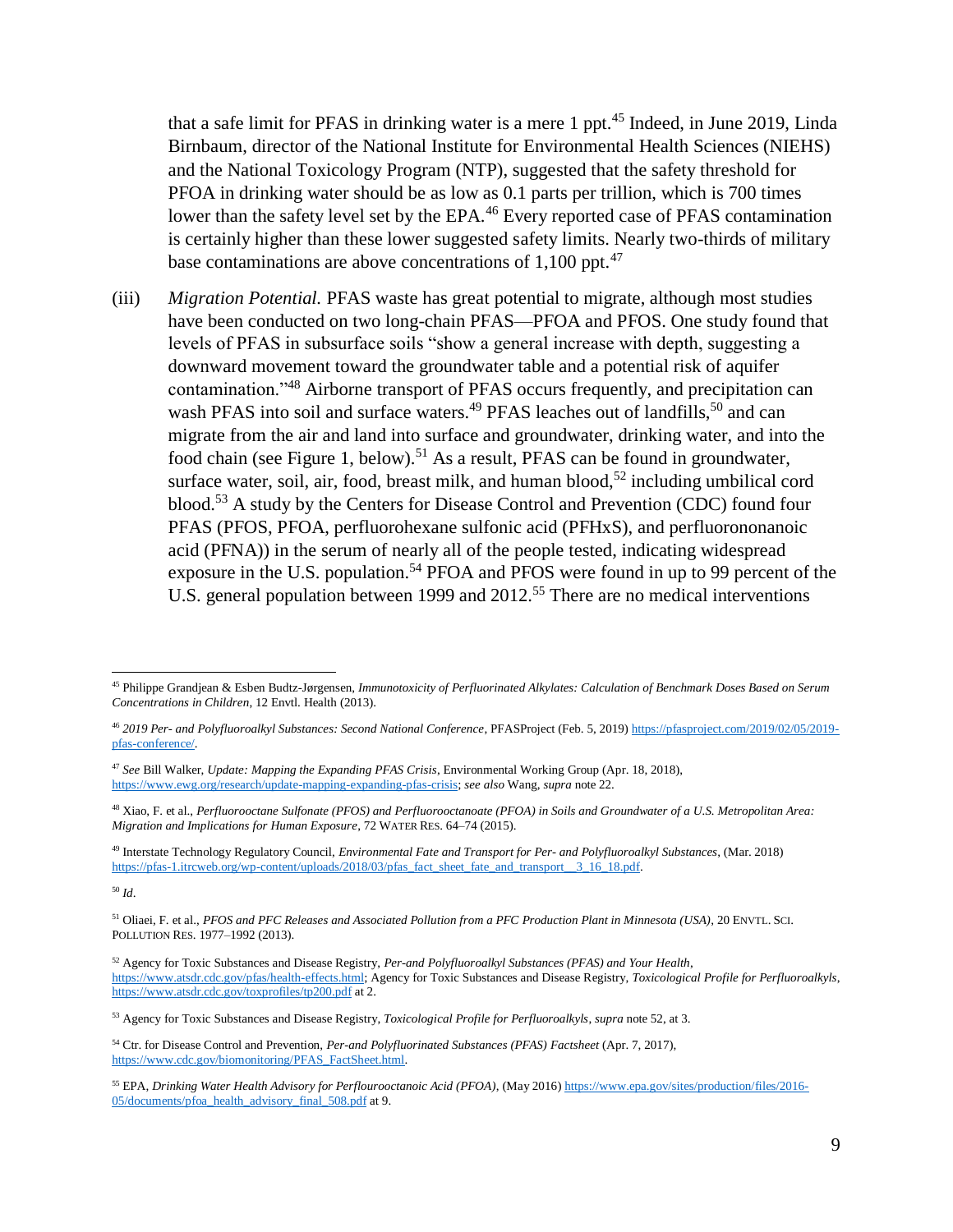<span id="page-9-1"></span>that will remove PFAS from the body.<sup>56</sup> The prevalence of PFAS in human blood is indicative of the huge migration potential of these substances.



Due to their ability to travel vast distances while remaining stable, PFAS produced in certain countries will lead to distribution of these PFAS and their end products across the world, "in the environment, wildlife, and humans."<sup>57</sup>

<span id="page-9-2"></span>This migration potential is not limited to long-chain PFAS. Short-chain PFAS have been considered by scientists to be highly mobile, which is also confirmed by their widespread environmental distribution.<sup>58</sup> Such mobility means that short-chain PFAS are highly effective at reaching water bodies, which is of special concern regarding human exposure because drinking water resources are highly sensitive to contamination by short-chain PFAS.<sup>59</sup>A scientific paper currently in press concludes, "[s]hort-chain PFAS are more

<span id="page-9-0"></span> $\overline{a}$ <sup>56</sup> Vermont Dep't of Health, *Perfluoroalkyl and Polyfluoroalkyl Substances (PFAS) in Drinking Water*, (July 9, 2018) [http://www.healthvermont.gov/sites/default/files/documents/pdf/ENV\\_DW\\_PFAS.pdf.](http://www.healthvermont.gov/sites/default/files/documents/pdf/ENV_DW_PFAS.pdf) 

<sup>57</sup> *Id*. at 2511.

<sup>58</sup> Zhao P, Xia X, Dong J, Xia N, Jiang X, Li Y, Zhu Y, *Short-and Long-Chain Perfluoroalkyl Substances in the Water, Suspended Particulate Matter, and Surface Sediment of a Turbid River*, SCI. TOTAL ENV. 2016;568:57–65. doi: 10.1016/j.scitotenv.2016.05.221; *See also* Ahrens L. *Polyfluoroalkyl Compounds in the Aquatic Environment: A Review of Their Occurrence and Fate*, 079.J. ENVTL. MONITORING 2011;13:20–31. doi: 10.1039/C0EM00373E.

<sup>59</sup> Schwanz TG, Llorca M, Farré M, Barceló D., *Perfluoroalkyl Substances Assessment in Drinking Waters from Brazil, France and Spain*, SCI. TOTAL ENV'T..02 (201539:143–152. doi: 10.1016/j.scitotenv.2015.08.0346); *see also* Boiteux V, Dauchy X, Bach C, Colin A, Hemard J, Sagres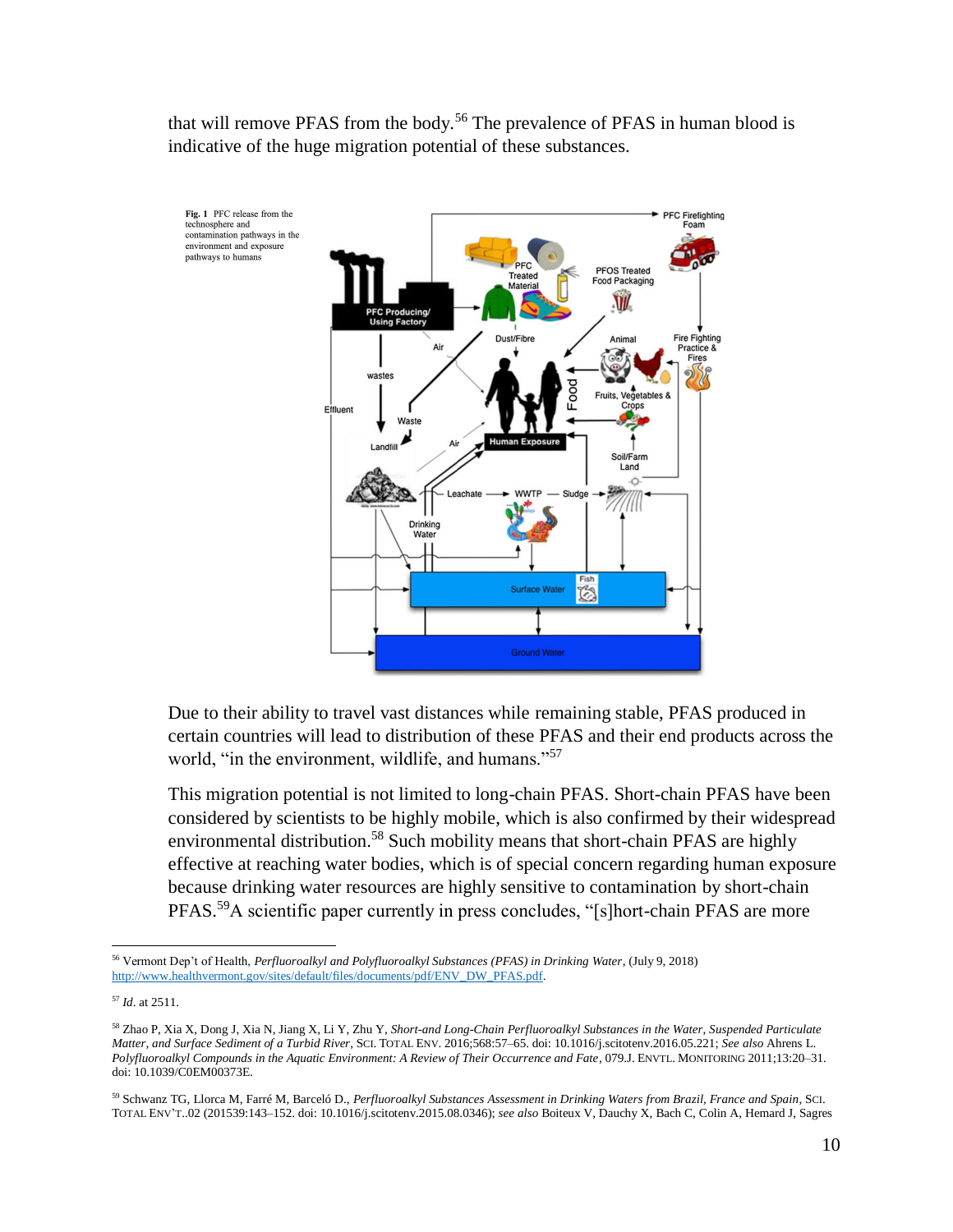widely detected, *more persistent and mobile* in aquatic systems, and thus may pose more risks on the human and ecosystem health" (emphasis added).<sup>60</sup>

Another result of this high mobility is that short-chain PFAS have a higher potential for long-range transport compared to the long-chain homologues.<sup>61</sup> Monitoring data show that short-chain PFAS are present in remote areas and have a widespread distribution in biotic and abiotic compartments.<sup>62</sup> In a few cases, increasing concentrations of shortchain PFAS in the environment and biota are already observed; for example, with perfluorobutanesulfonic acid (PFBS) in dolphins from the South China Sea,<sup>63</sup> and perfluorohexanoic acid (PFHxA) in water samples near a fluoropolymer production plant in Japan.<sup>64</sup>

(iv) *Persistence*. All PFAS pose a substantial present and potential hazard to human health and the environment because PFAS are extremely persistent in the environment (hence their nickname, "forever chemicals").<sup>65</sup> PFAS persistence is so extreme due to the carbon-fluorine covalent bond (one of the strongest known chemical bonds).<sup>66</sup>

All PFAS "ultimately transform into highly stable end products, which are usually the highly persistent perfluoroalkyl or perfluoroalkyl(poly)ether acids."<sup>67</sup> Replacing one PFAS with another PFAS (such as PFOA with Gen X) "does not solve issues in relation to PFAS as a whole group—it will only increase the numbers of PFAS on the market and the difficulties in tracking them."<sup>68</sup>

<sup>63</sup> Lam JC, Lyu J, Kwok KY, Lam PK. *Perfluoroalkyl Substances (PFASs) in Marine Mammals from the South China Sea and Their Temporal Changes 2002–2014: Concern for Alternatives of PFOS?*, ENVTL. SCI. TECH. 50:6728–6736. doi: 10.1021/acs.est.5b06076 (2016).

<sup>64</sup> Shiwaku Y, Lee P, Thepaksorn P, Zheng B, Koizumi A, Harada KH, *Spatial and Temporal Trends in Perfluorooctanoic and Perfluorohexanoic Acid in Well, Surface, and Tap Water Around a Fluoropolymer Plant in Osaka, Japan*, Chemosphere 164:603–610. doi: 10.1016/j.chemosphere.2016.09.006 (2016).

<sup>66</sup> *Infra* note [76.](#page-11-0)

l

<sup>67</sup> *Supra* note [22.](#page-4-1)

<sup>68</sup> *Id*. at 2513.

V, Rosin C, Munoz J-F., *Concentrations and Patterns of Perfluoroalkyl and Polyfluoroalkyl Substances in a River and Three Drinking Water Treatment Plants Near and Far from a Major Production Source*. SCI. TOTAL ENV'T. 583:393–400. doi: 10.1016/j.scitotenv.2017.01.079 (2017).

<sup>60</sup> Li, F. et al., *Short-Chain Per- and Polyfluoroalkyl Substances in Aquatic Systems: Occurrence, Impacts and Treatment*, CHEMICAL ENGINEERING J. 380 (2020).

<sup>61</sup> Vierke L, Möller A, Klitzke S, *Transport of Perfluoroalkyl Acids in A Water-Saturated Sediment Column Investigated Under Near-Natural Conditions*. ENVT POLLUTION:7–13. doi: 10.1016/j.envpol.2013.11.011 (2014).

<sup>62</sup> Ahrens L. RJ, Axelson S., Kallenborn R., *Source Tracking and Impact of Per- and Polyfluoroalkyl Substances at Svalbard*, Svalbard Environmental Protection Fund, [https://www.sysselmannen.no/link/036987d037924f23a96a0a05304596f3.aspx](file:///C:/Users/enugent/Downloads/Tracking) (e.g, the North Pole); Llorca M, Farré M, Tavano MS, Alonso B, Koremblit G, Barceló D, *Fate of a Broad Spectrum of Perfluorinated Compounds in Soils and Biota from Tierra del Fuego and Antarctica*, ENVTL. POLLUTION 163:158–166. Doi:10.1016/j.envpol.2011.10.027 (e.g. Antarctica)(2012); Kirchgeorg T, Dreyer A, Gabrielli P, Gabrieli J, Thompson L, Barbante C, Ebinghaus R. *Seasonal Accumulation of Persistent Organic Pollutants on a High-Altitude Glacier in the Eastern Alps*, ENVTL. POLLUTion 218:804–812. doi: 10.1016/j.envpol.2016.08.004. (e.g. Swiss Alps)(2016).

<sup>65</sup> *See* Parsons JR, Sáez M, Dolfing J, de Voogt P. *Biodegradation of Perfluorinated Compounds*. Rev Environ Contam Toxicol. 2008 ; 196 : 53– 71; *See also* Vierke L, Staude C, Biegel-Engler A, Drost W, Schulte C. *Perfluorooctanoic acid (PFOA)—Main Concerns and Regulatory Developments in Europe from an Environmental Point of View*, Environ Sci Eur. 2012;24:16. doi: 10.1186/2190-4715-24-16.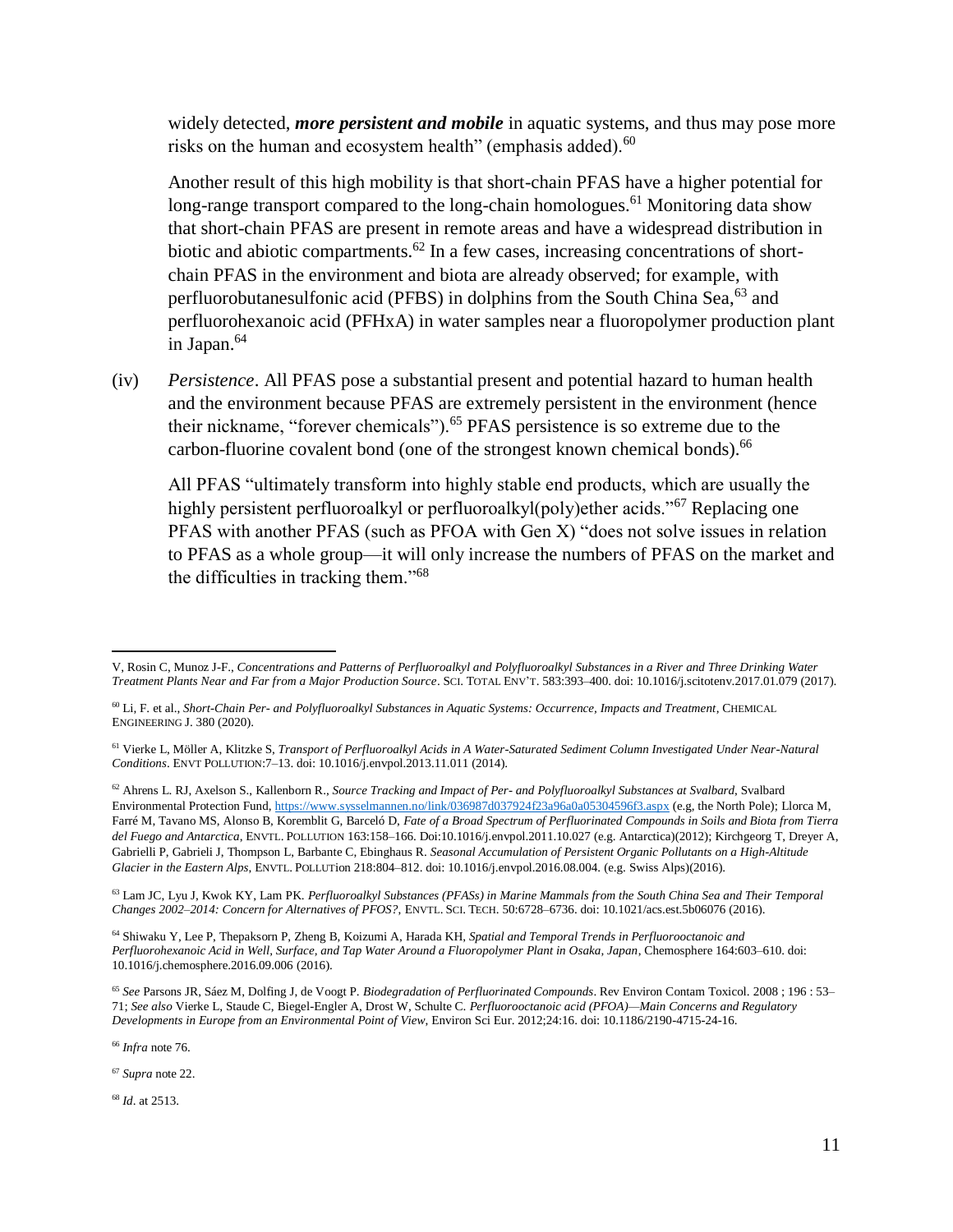<span id="page-11-1"></span>This extreme persistence is regarded by scientists as a substantial hazard itself, as PFAS will stay in the environment for decades to centuries.<sup>69</sup> Each released PFAS molecule remains in the environment, meaning that it is then impossible to reverse human exposure. Thus, levels of these substances will most probably increase over time. Consequently, long-term effects on humans and wildlife may be possible in the future, when certain effect thresholds are reached.<sup>70</sup>

Due to their low adsorption potential, short-chain PFAS do not bind to particles and stay mainly dissolved in water. Thus, while long-chain PFAS can be removed from water with activated carbon filters, this removal method is not as effective for short-chain  $PFAST^1$ Alarmingly, the result is that large scale short-chain PFAS can only hardly, if at all, be removed from the environment with the main methods available today.<sup>72</sup> The absence of effective measures on a larger scale is particularly problematic with respect to contaminated drinking water reservoirs. Since short-chain PFAS are not expected to degrade chemically and biologically, and considering the lack of ability to remove them from the environment cheaply and at scale, the only way that the concentrations of shortchain PFAS contaminations will ever decline is with further spatial distribution. The logical and crucial corollary to this conclusion, however, is that no further releases must be allowed to occur.<sup>73</sup>

(v) *Degradation Potential and Rate of Degradation*. PFAS were "designed to be naturally resistant to degradation."<sup>74</sup> All PFAS are extremely persistent in the environment (hence their nickname, "forever chemicals").<sup>75</sup> As stated above, the carbon-fluorine covalent bond (one of the strongest known chemical bonds), renders PFAS highly resistant to degradation.<sup>76</sup> For example, PFOS has "no known natural mechanism of degradation."<sup>77</sup>

<span id="page-11-0"></span><sup>69</sup> *Supra* note 49.

<sup>70</sup> *Supra* note 50.

<sup>71</sup> Zhang C, Yan H, Li F, Hu X, Zhou Q, Sorption of Short- and Long-Chain Perfluoroalkyl Surfactants on Sewage Sludges, J. HAZARDOUS MATERIALS 260:689–699. doi: 10.1016/j.jhazmat.2013.06.022 (2013).

<sup>72</sup> Boiteux V., et al., *supra* not[e 59;](#page-9-0) *See also* Rahman M, et al, supra note 1; *See also* Lundgren S., *Evaluation Of The Efficiency Of Treatment Techniques In Removing Perfluoroalkyl Substances From Water*, Dissertation, Uppsala University, [http://urn.kb.se/resolve?urn=urn:nbn:se:uu:diva-231195](http://urn.kb.se/resolve%3furn%3durn:nbn:se:uu:diva-231195) (2014).

<sup>73</sup> Brendel S, Fetter É, Staude C, Vierke L, Biegel-Engler A, *Short-Chain Perfluoroalkyl Acids: Environmental Concerns and A Regulatory Strategy Under REACH*, ENVTL. SCI. EUR. 30(1):9. doi:10.1186/s12302-018-0134-4 (2018).

<sup>74</sup> O'Carroll, D.M., et al., *Impact of PFAS on In-Situ Microbial Communities at a Field Site*, American Geophysical Union, Fall Meeting 2018, abstract #H21D-05.

<sup>75</sup> Parsons JR, Sáez M, Dolfing J, de Voogt P. Biodegradation of perfluorinated compounds. Rev Environ Contam Toxicol. 2008 ; 196 : 53–71; See also Vierke L, Staude C, Biegel-Engler A, Drost W, Schulte C. Perfluorooctanoic acid (PFOA)—main concerns and regulatory developments in Europe from an environmental point of view. Environ Sci Eur. 2012;24:16. doi: 10.1186/2190-4715-24-16.

<sup>&</sup>lt;sup>76</sup> Kirsch P. Modern fluoroorganic chemistry: synthesis, reactivity, applications. Hoboken: Wiley; 2013; Siegemund G, Schwertfeger W, Feiring A, Smart B, Behr F, Vogel H, McKusick B, Kirsch P. Fluorine compounds, organic. Ullmann's encyclopedia of industrial chemistry. Weinheim: Wiley-VCH Verlag GmbH & Co. KGaA; 2000.

<sup>77</sup> Lindstrom, A.B., M.J. Strynar, and E.L. Libelo, Polyfluorinated Compiunds: Past, Present, and Future, *Environ. Sci. Technol*, 45,19, pp. 7954- 7961 (2011).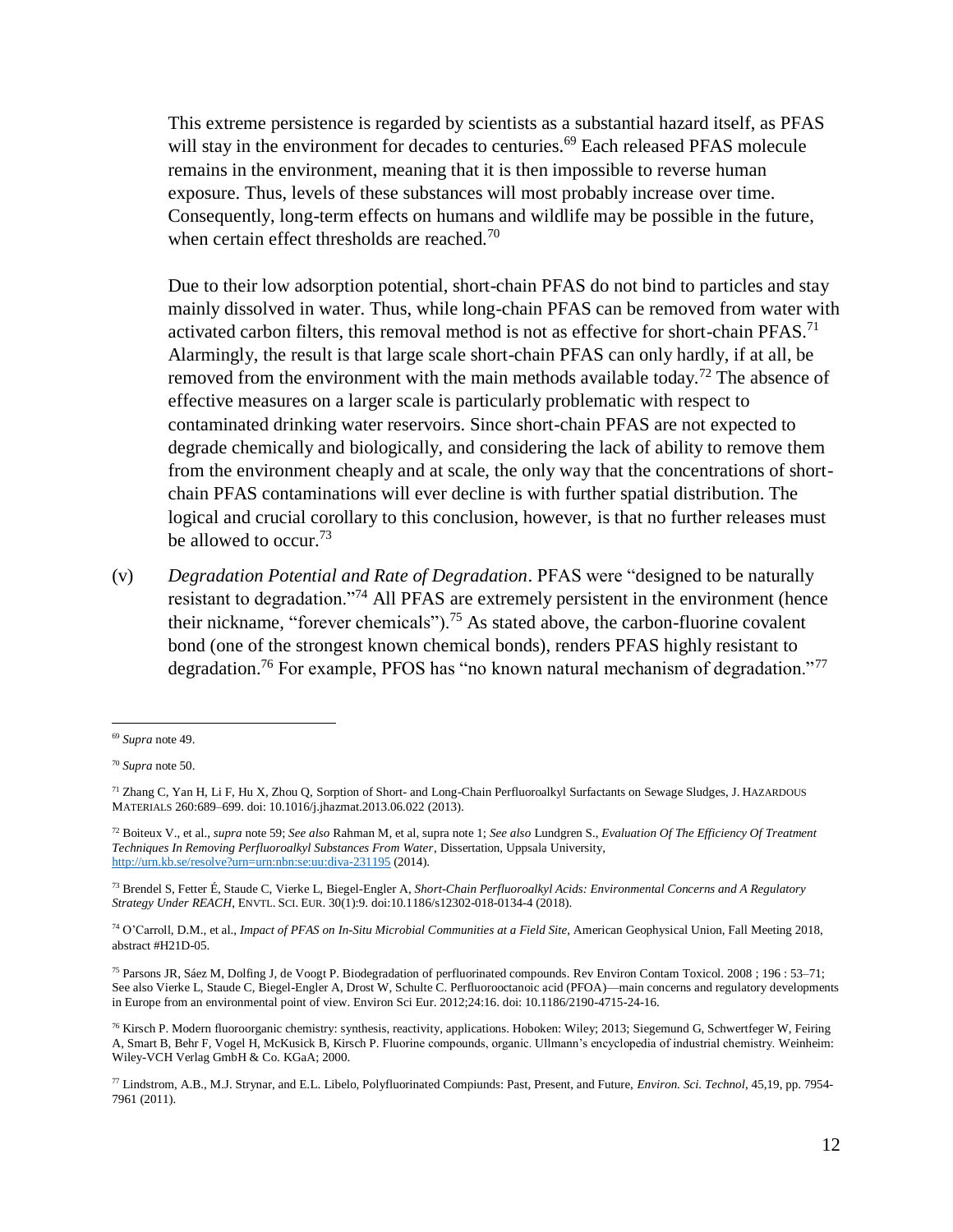Finally, PFAS can degrade and actually turn into other PFAS;<sup>78</sup> all PFAS "ultimately" transform into highly stable end products, which are usually the highly persistent perfluoroalkyl or perfluoroalkyl(poly)ether acids."<sup>79</sup>

(vi) *Bioaccumulation*. Long-chain PFAS readily bioaccumulate. They are found throughout the environment in groundwater, surface water, soil, and air, as well as in food, breast milk, and human blood serums.<sup>80</sup> A study by the CDC found four PFAS (PFOS, PFOA, perfluorohexane sulfonic acid (PFHxS), and perfluorononanoic acid (PFNA)) in the serum of nearly all of the people tested, indicating widespread exposure in the U.S. population.<sup>81</sup> PFOA and PFOS were found in up to 99 percent of the U.S. general population between 1999 and 2012.<sup>82</sup> PFAS are found in human breast milk and umbilical cord blood. $83$  There are no medical interventions that will remove PFAS from the body. $84$ 

Additionally, in the few cases that have been studied, increasing concentrations of shortchain PFAS in the environment and biota are already observed; for example, with perfluorobutanesulfonic acid (PFBS) in dolphins from the South China Sea,<sup>85</sup> and perfluorohexanoic acid (PFHxA) in water samples near a fluoropolymer production plant in Japan.<sup>86</sup> Due to the phase-out of long-chain  $PFAST$ , manufacturing and use of shortchain PFAS and related substances are likely to further increase in the near future.<sup>88</sup> Thus, emissions of short-chain PFAS will increase as well. Along with the expected increasing emissions, short-chain PFAS will further release into the environment leading to increased background concentration levels. This is especially true in the long-term for aquatic systems.<sup>89</sup>

<sup>84</sup> *Supra* note [56.](#page-8-2)

<sup>86</sup> *Supra* note [64.](#page-9-1)

l <sup>78</sup> Sharma, B.M., et al., Perfluoroalkyl substances (PFAS) in river and ground/drinking water of the Ganges River basin: Emissions and implications for human exposure, *Env. Pollution* (2015).

<sup>79</sup> *Supra* note [22.](#page-4-1)

<sup>80</sup> Supra not[e52.](#page-7-0)

<sup>81</sup> *Supra* note [54;](#page-8-0) Centers for Disease Control and Prevention, *Per- and Polyfluorinated Substances (PFAS) Factsheet* (Apr. 7, 2017), [https://www.cdc.gov/biomonitoring/PFAS\\_FactSheet.html.](https://www.cdc.gov/biomonitoring/PFAS_FactSheet.html)

<sup>82</sup> Supra not[e 55.](#page-8-1)

<sup>83</sup> *Supra* note [52;](#page-7-0) National Center for Environmental Health—Agency for Toxic Substances and Disease Registry, *An Overview of Perfluoroalkyl and Polyfluoroalkyl Substances and Interim Guidance for Clinicians Responding to Patient Exposure Concerns*, (May 7, 2018), [https://www.atsdr.cdc.gov/pfas/docs/pfas\\_clinician\\_fact\\_sheet\\_508.pdf.](https://www.atsdr.cdc.gov/pfas/docs/pfas_clinician_fact_sheet_508.pdf) 

<sup>85</sup> *Supra* note [61.](#page-9-1)

<sup>87</sup> Renner R. *The long and the Short of Perfluorinated Replacements*, ENVTL SCI. TECH. 2006;40:12–13. doi: 10.1021/es062612a.

<sup>88</sup> Andrew Blok, *"Forever Chemical" Replacements on the Rise in the Great Lakes*, Environmental Health News (July 22, 2019), [https://www.ehn.org/forever-chemical-replacements-on-the-rise-in-the-great-lakes-2639219145.html.](https://www.ehn.org/forever-chemical-replacements-on-the-rise-in-the-great-lakes-2639219145.html)

<sup>89</sup> Ahrens L, Bundschuh M. *Fate and Effects of Poly- and Perfluoroalkyl Substances in the Aquatic Environment: A Review*, Environ Toxicol Chem. 2014;33:1921–1929. doi: 10.1002/etc.2663.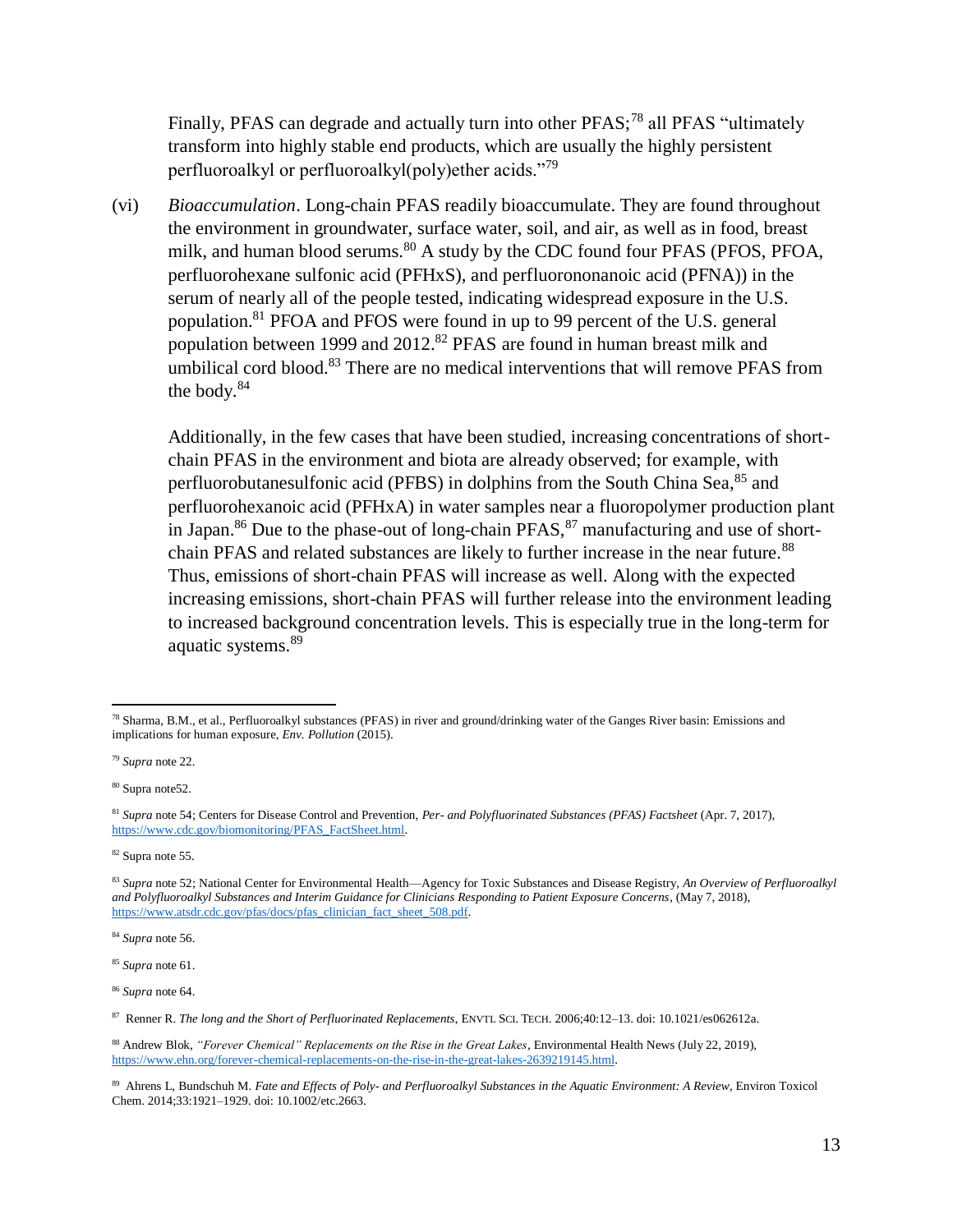<span id="page-13-0"></span>Short-chain PFAS also have a higher potential to bioaccumulate in edible plants, thus making their way into the food chain.<sup>90</sup> Considering that the use of short-chain PFAS will continue to increase, it is therefore likely that both the environment and humans will be permanently exposed to short-chain PFAS, which is not easily reversible. Therefore, the amount of time that the human body takes to eliminate each class of PFAS becomes irrelevant. This becomes more evident when considering that the half-lives of short-chain PFAS in the environment far exceed their half-lives in the organisms, causing the contamination of drinking water resources with short-chain PFAS to lead to a poorly reversible exposure in humans when compared to a contamination with long-chain  $PFAST<sub>1</sub>$ 

(vii) *Improper Management*. Wastes generated during primary PFAS production, or through secondary manufacturing using PFAS, become, without a robust hazardous waste management system under RCRA, improperly managed wastes resulting in environmental contamination. PFAS manufacturing waste is sent to solid waste landfills where it becomes leachate—an additional source of release to the environment—with some leachate reportedly due to the disposal of consumer goods treated with PFAS in this manner.<sup>92</sup> Leachate treatment by wastewater treatment plants (WWTPs) is common prior to discharge to surface water, or distribution for agricultural or commercial use.<sup>93</sup> Standard WWTP technologies may do little to reduce or remove PFAS and such discharge represents a secondary source of release of PFAS to the environment.<sup>94</sup> Further, scientists have assigned a risk score of 100 for PFAS escaping landfills and draining into groundwater.<sup>95</sup> Other types of improper waste management include releases into the air<sup>96</sup> and the improper disposal of spent water utility treatment materials, e.g. activated carbon filters. Indeed, when the manager of a township in Pennsylvania was asked whether they were incinerating their PFAS-laden carbon filters properly, his response was, ″(The waste) has to go somewhere, so we need our state and federal people to be on top of that . . . [i]f it's not the right disposal method, then we need them to be telling us what is the right way to dispose of it."<sup>97</sup> At military facilities using aqueous film-forming foam,

<sup>93</sup> Lang JR, Allred BM, Peaslee GF, Field JA, Barlaz MA, *Release of Per- and Polyfluoroalkyl Substances (PFASs) from Carpet and Clothing in Model Anaerobic Landfill Reactors*, ENVTL SCI. TECH. 50(10):5024-32. doi: 10.1021/acs.est.5b06237 (May 17, 2016).

<sup>94</sup> Ahrens, *supra* note [58.](#page-9-2)

<sup>90</sup> Scher, D.P., *Occurrence of Perfluoroalkyl Substances (PFAS) In Garden Produce at Homes with A History of PFAS-Contaminated Drinking Water*, Chemosphere 196, 548-555 (2018).

<sup>91</sup> Cousins IT, et al., *The Precautionary Principle and Chemicals Management: The Example of Perfluoroalkyl Acids in Groundwater*, ENVTL. INT. 94:331-340. doi: 10.1016/j.envint.2016.04.044 (2016).

<sup>92</sup> Eggen T, Moeder M, Arukwe A, *Municipal Landfill Leachates: A Significant Source for New and Emerging Pollutants*, SCI. TOTAL ENVTL. 2010 Oct 1;408(21):5147-57. doi: 10.1016/j.scitotenv.2010.07.049.

<sup>95</sup> Jennifer L. Guelfo, et al., *Evaluation and Management Strategies for Per- and Polyfluoroalkyl Substances (PFASs) in Drinking Water Aquifers: Perspectives from Impacted U.S. Northeast Communities*, 126(6) ENVTL. HEALTH PERSPECTIVES <https://ehp.niehs.nih.gov/doi/pdf/10.1289/EHP2727> (2018).

<sup>96</sup> Vaughn Hagerty, Carolina Public Press, *Regukators Prepare Crackdown on Air and Water Emissions of GenX*, North Carolina Health News (Oct. 8, 2018), [https://www.northcarolinahealthnews.org/2018/10/08/regulators-prepare-crackdown-dupont-chemours-genx/.](https://www.northcarolinahealthnews.org/2018/10/08/regulators-prepare-crackdown-dupont-chemours-genx/)

<sup>97</sup> Jenny Wagner & Kyle Bagenstose, *Waste Containing PFAS Chemicals Poses Conundrums*, The Intelligencer (Aug, 2, 2019) [https://www.theintell.com/news/20190802/waste-containing-pfas-chemicals-poses-conundrums.](https://www.theintell.com/news/20190802/waste-containing-pfas-chemicals-poses-conundrums)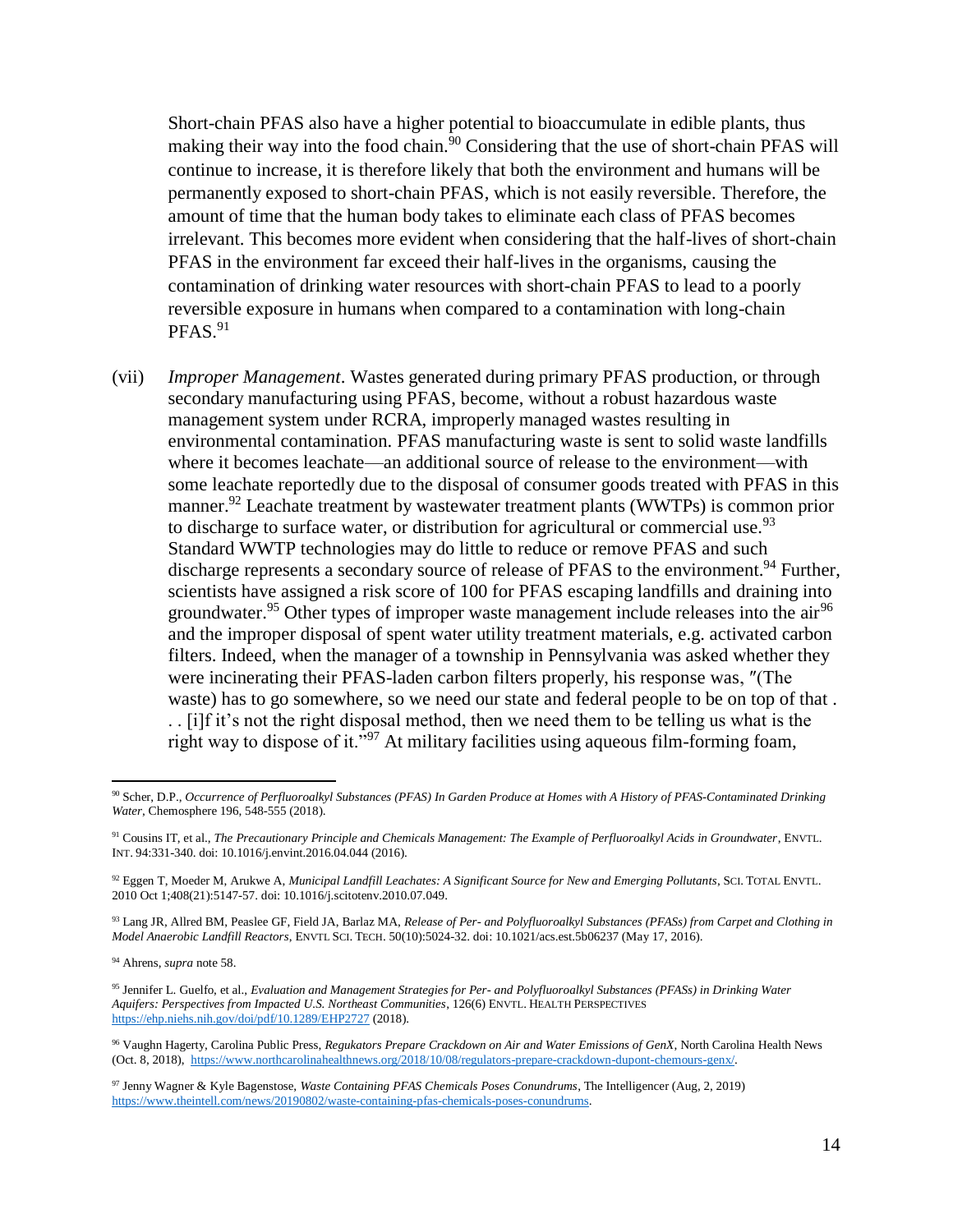"fires [are] ignited and the foam [is] showered over the area as practice for the real thing. From there, it soak[s] into the soil and down into the groundwater."  $98$ 

- (viii) *Quantities of Waste Generated*. There are no readily available estimates of the quantities of waste containing PFAS. For example, documents that might give such quantifications for GenX are redacted as Confidential Business Information.<sup>99</sup> One study attempted to estimate the mass of PFAS from U.S. landfill leachate to wastewater treatment plants for the year 2013, but the focus was quite narrowly trained on landfill leachate estimated from concentrations of 70 PFAS in 95 samples of leachate from a survey of U.S. landfills. This estimate was between 563 and 638 kg. Notably, the authors draw particular attention to the importance of the concentrations of the PFAS in the leachate, rather than the mass  $100$
- (ix) *Nature and Severity of the Human Health and Environmental Damage that Has Occurred*. According to the Environmental Working Group (EWG), as of the end of July 2019, there are 712 locations throughout 49 states in the U.S. known to be affected with PFAS contamination.<sup>101</sup> EWG estimates that as many as 100 million Americans could be drinking water contaminated with PFAS.<sup>102</sup> In short, these pollutants are everywhere and inside of everyone. Distressingly, nearly two years ago, an American Red Cross study found that the average American has 4,300 ppt of PFOS and 1,100 ppt of PFOA in their bloodstreams.<sup>103</sup> And this is only for the two most infamous and deeply studied longchain PFAS that are under the closest scrutiny at present. Patrick Breysse, former director of the CDC's National Centre for Environmental Health, described the chemicals as "one of the most seminal public health challenges for the next decades . . . ."<sup>104</sup>

Michigan, which has conducted extensive testing for PFAS, has found PFAS contamination throughout the state.<sup>105</sup> The state's testing began with showing unexpectedly high levels in private drinking water wells.<sup>106</sup> When authorities soon realized that the extent of the contamination was larger than anything they had

<sup>101</sup> *Supra* note [5.](#page-2-1)

l

<sup>102</sup> *Supra* note [2.](#page-1-0)

<sup>103</sup> Olsen G, Mair C, *Per- and Polyfluoroalkyl Substances (PFAS) In American Red Cross Adult Blood Donors, 2000–2015*, 157 ENVTL. RESEARCH 87–95 (2017).

<sup>104</sup> Christopher Knaus, *Toxic Firefighting Chemicals 'The Most Seminal Public Health Challenge'*, The Guardian (Oct. 18, 2017) [https://www.theguardian.com/australia-news/2017/oct/18/toxic-firefighting-chemicals-the-most-seminal-public-health-challenge.](https://www.theguardian.com/australia-news/2017/oct/18/toxic-firefighting-chemicals-the-most-seminal-public-health-challenge)

<sup>105</sup> Keith Matheny, *PFAS Contamination is Michigan's Biggest Environmnetal Crisis in 40 Years*, Detroit Free Press (Apr. 26, 2019), [https://www.freep.com/in-depth/news/local/michigan/2019/04/25/pfas-contamination-michigan-crisis/3365301002/.](https://www.freep.com/in-depth/news/local/michigan/2019/04/25/pfas-contamination-michigan-crisis/3365301002/)

<sup>98</sup> Andrew Brown, *The Air Force Polluted 4 SC Bases With a Toxic Firefighting Foam, Didn't Tell Neighbors*, The Post and Courier (July 13, 2019)[, https://www.postandcourier.com/news/the-air-force-polluted-sc-bases-with-a-toxic-firefighting/article\\_edc3f77a-98d5-11e9-902d](https://www.postandcourier.com/news/the-air-force-polluted-sc-bases-with-a-toxic-firefighting/article_edc3f77a-98d5-11e9-902d-db2e98d79884.html)[db2e98d79884.html.](https://www.postandcourier.com/news/the-air-force-polluted-sc-bases-with-a-toxic-firefighting/article_edc3f77a-98d5-11e9-902d-db2e98d79884.html)

<sup>99</sup> [https://assets.njspotlight.com/assets/19/0329/0942.](https://assets.njspotlight.com/assets/19/0329/0942)

<sup>100</sup> Lang JR, Allred BM, Field JA, Levis JW, Barlaz MA, *National Estimate of Per- and Polyfluoroalkyl Substance (PFAS) Release to U.S. Municipal Landfill Leachate*, ENVTL. SCI. TECH. 51(4):2197-2205. doi: 10.1021/acs.est.6b05005 (Feb 21, 2017).

<sup>106</sup> Garret Ellison, *PFAS Found in Drinking Water Wells in Unexpected Places*, Michigan Live (Nov. 8, 2017), [https://www.mlive.com/news/grand-rapids/2017/11/pfas\\_private\\_well\\_test\\_results.html.](https://www.mlive.com/news/grand-rapids/2017/11/pfas_private_well_test_results.html)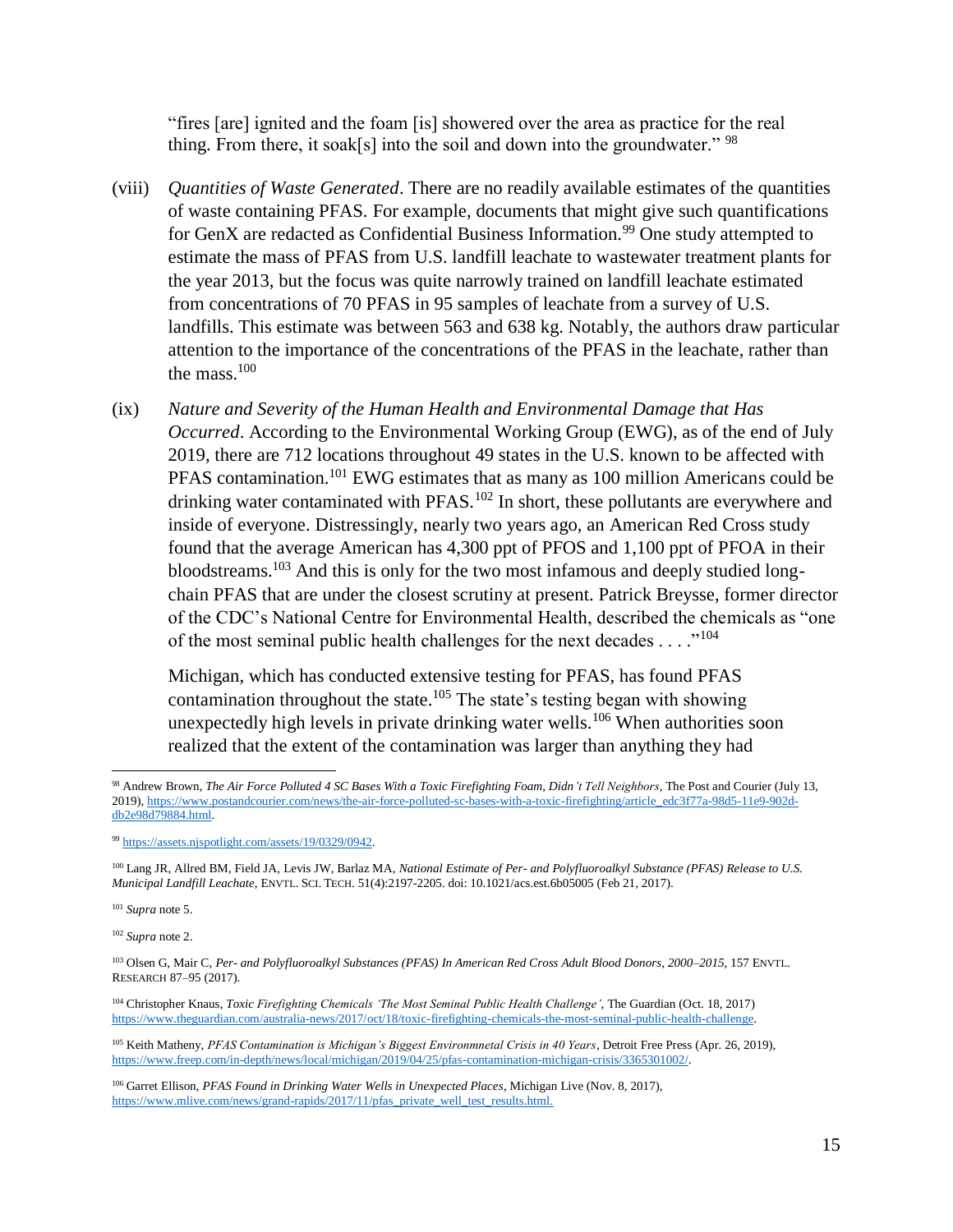anticipated, $107$  they soon began the process of testing 1,300 public drinking water sources for PFOA and PFOS.<sup>108</sup> Of 1,114 public water systems eventually tested, 119 were found to contain some level of one or a combination of PFOA and PFOS.<sup>109</sup> Of 461 schools and 152 daycares with their own drinking water wells, 59 were found to contain some level of PFOA and PFOS.<sup>110</sup> This widespread contamination, when taking into consideration the average levels of these two toxic long-chain PFAS already in American bloodstreams and the fact that only these two PFAS were tested for, demonstrates the critical need for regulation of PFAS waste. In March 2018, Michigan had to issue "do not eat" advisories for fish caught in several rivers, and for deer killed within five miles of an air force base because of PFAS contamination of the meat.<sup>111, 112</sup> Based on these findings and further study, in July 2018 the Michigan Department of Environmental Quality (DEQ) dramatically increased their estimates saying that over 11,300 sites throughout the state had PFAS contamination.<sup>113</sup> Understandably, this left Michigan communities feeling anxious and sickened by the prospect of their children drinking toxic water.<sup>114</sup> Michiganders have been exposed to PFAS by paper mills,<sup>115</sup> horse farms,<sup>116</sup> auto suppliers,<sup>117</sup> land-applied sewage sludge,<sup>118</sup> the military,<sup>119</sup> construction sites of major infrastructure projects, $120$  other businesses, $121$  and most prominently a large shoemaking

j

<sup>107</sup> Garret Ellison, *Homes Above EPA Safety Level Double as PFAS Zones Expand*, Michigan Live (Dec. 20, 2017), [https://www.mlive.com/news/grand-rapids/2017/12/algoma\\_township\\_pfas\\_results.html.](https://www.mlive.com/news/grand-rapids/2017/12/algoma_township_pfas_results.html)

<sup>108</sup> Bryce Huffman, *DEQ to Begin Testing 1,300 Public Water Supplies for PFAS*, Michigan Radio (Mar. 5, 2018), [https://www.michiganradio.org/post/deq-begin-testing-1300-public-water-supplies-pfas.](https://www.michiganradio.org/post/deq-begin-testing-1300-public-water-supplies-pfas)

<sup>109</sup> Kaye LaFond & Jodi Westrick, *PFAS: Where Have They Been Found in Public Water Supplies?*, Michigan Radio (Feb. 25, 2019), [https://www.michiganradio.org/post/pfas-where-have-they-been-found-public-water-supplies.](https://www.michiganradio.org/post/pfas-where-have-they-been-found-public-water-supplies)

<sup>110</sup> *Id*.

<sup>111</sup> Ron Fonger, *State Issues New Guidelines on Flint River Fish Because of Elevated PFOS*, Michigan Live (Apr. 3, 2018), [https://www.mlive.com/news/flint/2018/04/state\\_issues\\_new\\_advisories\\_on.html.](https://www.mlive.com/news/flint/2018/04/state_issues_new_advisories_on.html)

<sup>112</sup> Paul Egan, *Scientist: PFAS Has Been Contaminating Michigan Population for Years*, Detroit Free Press (Nov. 13, 2018), [https://www.freep.com/story/news/local/michigan/2018/11/13/delaney-pfas-michigan/1986891002/.](https://www.freep.com/story/news/local/michigan/2018/11/13/delaney-pfas-michigan/1986891002/)

<sup>113</sup> Keith Matheny, *DEQ: Harmful PFAS Might Contaminate More Than 11,000 Sites Statewide*, Detroit Free Press (July 30, 2018), [https://www.freep.com/story/news/local/michigan/2018/07/30/deq-pfas-chemical-contamination-pollution-michigan/851152002/.](https://www.freep.com/story/news/local/michigan/2018/07/30/deq-pfas-chemical-contamination-pollution-michigan/851152002/)

<sup>114</sup> Nadia Kounang, *'What Did We Do?' Families Anxious About Chemicals Found in Tap Water*, CNN (Aug. 16, 2018), [https://www.cnn.com/2018/08/16/health/tap-water-crisis-toxic-michigan-pfoa-pfas/index.html.](https://www.cnn.com/2018/08/16/health/tap-water-crisis-toxic-michigan-pfoa-pfas/index.html)

<sup>&</sup>lt;sup>115</sup> Malachi Barrett, *High Levels of PFAS Found at Parchment Paper Mill's Landfill*, Michigan Live (Sept. 6, 2018), [https://www.mlive.com/news/kalamazoo/2018/09/extremely\\_high\\_levels\\_of\\_pfas.html.](https://www.mlive.com/news/kalamazoo/2018/09/extremely_high_levels_of_pfas.html)

<sup>116</sup> Justine Lofton, *High PFAS Levels Found at Grand Haven Horse Farm*, Michigan Live (Dec. 28, 2018), [https://www.mlive.com/news/muskegon/2018/12/high-pfas-levels-found-at-grand-haven-horse-farm.html.](https://www.mlive.com/news/muskegon/2018/12/high-pfas-levels-found-at-grand-haven-horse-farm.html)

<sup>117</sup> Paula Gardner, *Metro Detroit Auto Supplier is a Source of PFAS Pollution in Huron River*, Michigan Live (Sept. 4, 2018), [https://www.mlive.com/news/2018/09/pfas\\_michigan\\_wixom\\_contaminat.html.](https://www.mlive.com/news/2018/09/pfas_michigan_wixom_contaminat.html)

<sup>118</sup> Paula Gardner, *The Hunt for PFAS Turns to Michigan Farms Using Human Waste as Fertilizer*, Michigan Live (June 19, 2019), [https://www.mlive.com/news/2019/06/the-hunt-for-pfas-turns-to-michigan-farms-using-human-waste-as-fertilizer.html.](https://www.mlive.com/news/2019/06/the-hunt-for-pfas-turns-to-michigan-farms-using-human-waste-as-fertilizer.html)

<sup>119</sup> *Former Wurtsmith Air Force Base, Iosco County*, Michigan.gov (Sept. 11, 2019), [https://www.michigan.gov/pfasresponse/0,9038,7-365-](https://www.michigan.gov/pfasresponse/0,9038,7-365-86511_82704_83952---,00.html) [86511\\_82704\\_83952---,00.html.](https://www.michigan.gov/pfasresponse/0,9038,7-365-86511_82704_83952---,00.html)

<sup>&</sup>lt;sup>120</sup> Paula Gardner, *PFAS Found at Gordie Howe International Bridge Site in Detroit*, Michigan Live (Apr. 11, 2019), [https://www.mlive.com/news/2019/04/pfas-found-at-gordie-howe-international-bridge-site-in-detroit.html.](https://www.mlive.com/news/2019/04/pfas-found-at-gordie-howe-international-bridge-site-in-detroit.html)

<sup>121</sup> *Gardenr, supra* note [6.](#page-2-2)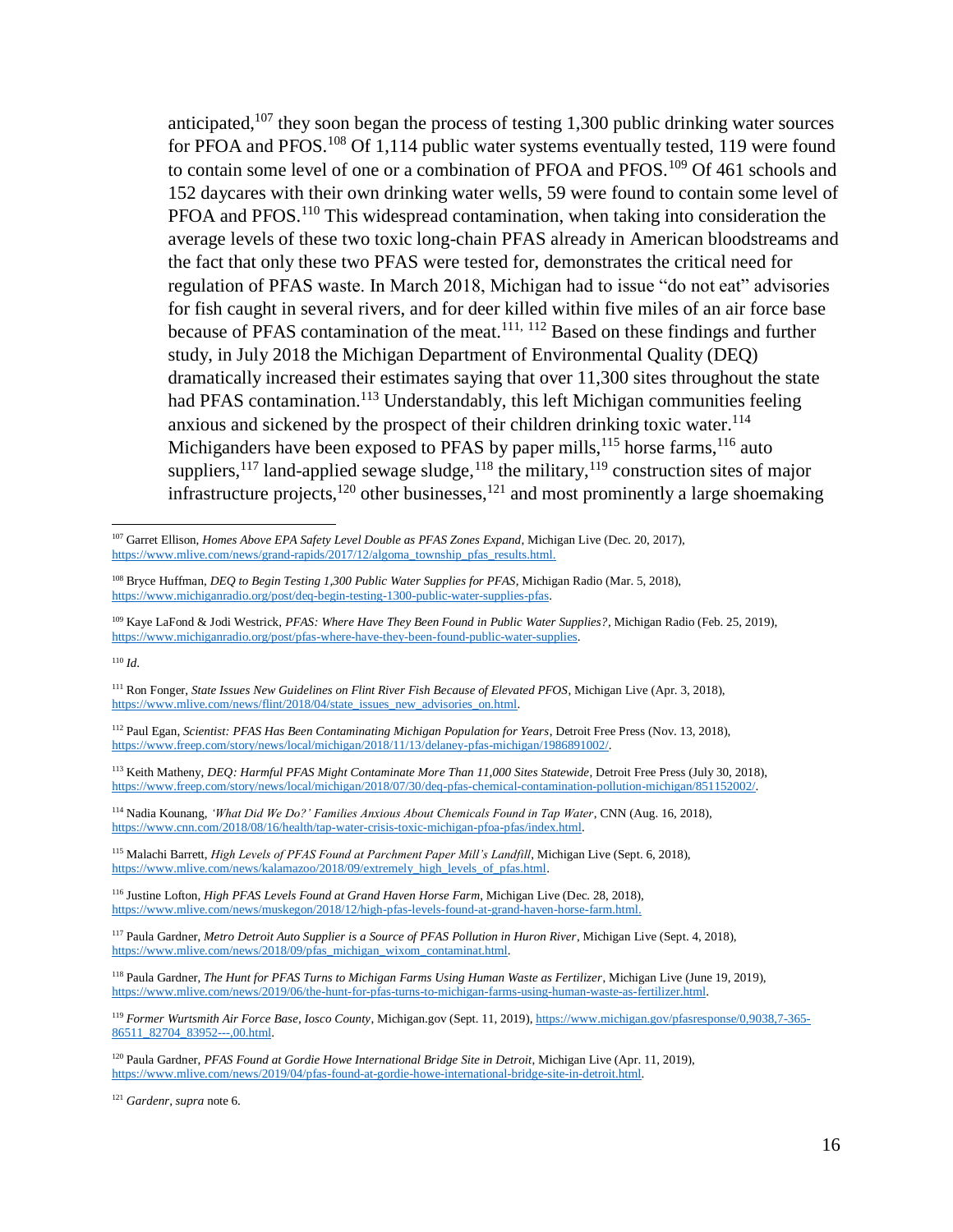corporation called Wolverine World Wide.<sup>122</sup> The state has become so inundated that they are even turning a blind eye to possible contamination of dairy farms for fear of suffocating yet another sector of their state economy.<sup>123</sup> In Ann Arbor, at least seven different types of PFAS were found in the drinking water.<sup>124</sup> Depressingly, though in line with the record presented in this petition, the town is only able to filter out some types of PFAS using activated carbon filtration, meaning the contamination there is presently irreversible, short of stopping environmental releases.<sup>125</sup>

Michigan is just the most visible tip of a country-wide iceberg. Communities in Alabama,<sup>126</sup> California,<sup>127</sup> Colorado,<sup>128</sup> Minnesota,<sup>129</sup> Maine,<sup>130</sup> Massachusetts,<sup>131</sup> New Hampshire,<sup>132</sup> New Jersey,<sup>133</sup> New Mexico,<sup>134</sup> New York,<sup>135</sup> Pennsylvania,<sup>136</sup> South

<sup>127</sup> Dan Ross, *Is a New Toxic Danger Threatening California?*, Capital & Main (Nov. 19, 2018), [https://capitalandmain.com/is-a-new-toxic](https://capitalandmain.com/is-a-new-toxic-danger-threatening-california-1119)[danger-threatening-california-1119.](https://capitalandmain.com/is-a-new-toxic-danger-threatening-california-1119)

<sup>128</sup> Brett Walton, *As PFAS Lawsuits Proliferate, Legal Tactics Emerge*, Circle of Blue (Dec. 14, 2018), [https://www.circleofblue.org/2018/world/as-pfas-lawsuits-proliferate-legal-tactics-emerge/.](https://www.circleofblue.org/2018/world/as-pfas-lawsuits-proliferate-legal-tactics-emerge/)

<sup>129</sup> Kirsti Marohn, *Minnesota Tightens Rules on 'Forever' Chemical in Drinking Water*, MPRNews (Apr. 3, 2019), [https://www.mprnews.org/story/2019/04/03/minnesota-tightens-rules-on-forever-chemical-in-drinking-water.](https://www.mprnews.org/story/2019/04/03/minnesota-tightens-rules-on-forever-chemical-in-drinking-water)

<sup>130</sup> Sharon Lerner, *Toxic PFAS Chemicals Found in Maine Farms Fertilized with Sewage Sludge*, The Intercept (June 7, 2019), [https://theintercept.com/2019/06/07/pfas-chemicals-maine-sludge/.](https://theintercept.com/2019/06/07/pfas-chemicals-maine-sludge/)

<sup>131</sup> Jason Claffey, *Toxic PFAS Founf in 21 Places in Massachusetts*, Patch (May 8, 2019), [https://patch.com/massachusetts/danvers/toxic-pfas](https://patch.com/massachusetts/danvers/toxic-pfas-found-19-places-massachusetts)[found-19-places-massachusetts.](https://patch.com/massachusetts/danvers/toxic-pfas-found-19-places-massachusetts)

<sup>132</sup> Jeff McMenemy, *Moms put Face on PFAS Contamination*, Fosters.com (June 23, 2018), [https://www.fosters.com/news/20180623/moms-put](https://www.fosters.com/news/20180623/moms-put-face-on-pfas-contamination)[face-on-pfas-contamination.](https://www.fosters.com/news/20180623/moms-put-face-on-pfas-contamination)

<sup>133</sup> Sharon Lerner, *New Jersey is Making Companies Pay For Toxic Contamination—Shining a New Light on a Little-Known Offender*, The Intercept (Mar. 27, 2019), [https://theintercept.com/2019/03/27/new-jersey-pfas-contamination/.](https://theintercept.com/2019/03/27/new-jersey-pfas-contamination/)

<sup>134</sup>*Supra* not[e 10.](#page-2-3)

 $\overline{a}$ 

<sup>135</sup> Jim Therrien, *Hoosick Falls Native Produces PFAS Documentary*, Bennington Banner (Dec. 12, 2018), [https://www.benningtonbanner.com/stories/hoosick-falls-native-produces-pfas-documentary,558842.](https://www.benningtonbanner.com/stories/hoosick-falls-native-produces-pfas-documentary,558842)

<sup>136</sup> Justine McDaniel, *State to Start Testing Drinking Water Across PA Within Weeks; Nearly 500 Public Water Systems Are Near Potential Contamination Sources*, The Philadelphia Inquirer (May 3, 2019), [https://www.inquirer.com/news/pfas-water-contamination-bucks-montgomery](https://www.inquirer.com/news/pfas-water-contamination-bucks-montgomery-county-pfoa-pfos-dep-20190503.html)[county-pfoa-pfos-dep-20190503.html.](https://www.inquirer.com/news/pfas-water-contamination-bucks-montgomery-county-pfoa-pfos-dep-20190503.html)

<sup>122</sup> Garret Ellison, *Michigan Sues Wolverine as EPA Deepens PFAS Investigation*, Michigan Live (Jan. 10, 2018), [https://www.mlive.com/news/grand-rapids/2018/01/wolverine\\_deq\\_pfas\\_lawsuit.html.](https://www.mlive.com/news/grand-rapids/2018/01/wolverine_deq_pfas_lawsuit.html)

<sup>123</sup> Garret Ellison, *Michigan is Tiptoeing Around PFAS in Dairy Agriculture*, Michigan Live (Aug. 20, 2019), [https://www.mlive.com/news/ann](https://www.mlive.com/news/ann-arbor/2019/07/michigan-is-tiptoeing-around-pfas-in-dairy-agriculture.html)[arbor/2019/07/michigan-is-tiptoeing-around-pfas-in-dairy-agriculture.html.](https://www.mlive.com/news/ann-arbor/2019/07/michigan-is-tiptoeing-around-pfas-in-dairy-agriculture.html)

<sup>124</sup> Ryan Stanton, *At Least 7 Types of PFAS in Ann Arbor's Drinking Water, Reports Show*, Michigan Live (Dec. 18, 2018), [https://www.mlive.com/news/ann-arbor/2018/12/at-least-7-types-of-pfas-in-ann-arbors-drinking-water-reports-show.html.](https://www.mlive.com/news/ann-arbor/2018/12/at-least-7-types-of-pfas-in-ann-arbors-drinking-water-reports-show.html)

<sup>125</sup> Ryan Stanton, *Ann Arbor's New Carbon Filters Only Removing Some PFAS From Drinking Water*, Michigan Live (Feb. 18, 2019), [https://www.mlive.com/news/ann-arbor/2019/02/ann-arbors-new-carbon-filters-only-removing-some-pfas-from-drinking-water.html.](https://www.mlive.com/news/ann-arbor/2019/02/ann-arbors-new-carbon-filters-only-removing-some-pfas-from-drinking-water.html)

<sup>126</sup> Chelsea Brentzel, *State of Alabama Permitted 3M to Release Toxic Chemicals Into Tennessee River for Years, Records Show*, WHNT News (June 19, 2019), [https://whnt.com/2019/06/19/state-of-alabama-permitted-3m-to-release-toxic-chemicals-into-tennessee-river-for-years-records](https://whnt.com/2019/06/19/state-of-alabama-permitted-3m-to-release-toxic-chemicals-into-tennessee-river-for-years-records-show/)[show/.](https://whnt.com/2019/06/19/state-of-alabama-permitted-3m-to-release-toxic-chemicals-into-tennessee-river-for-years-records-show/)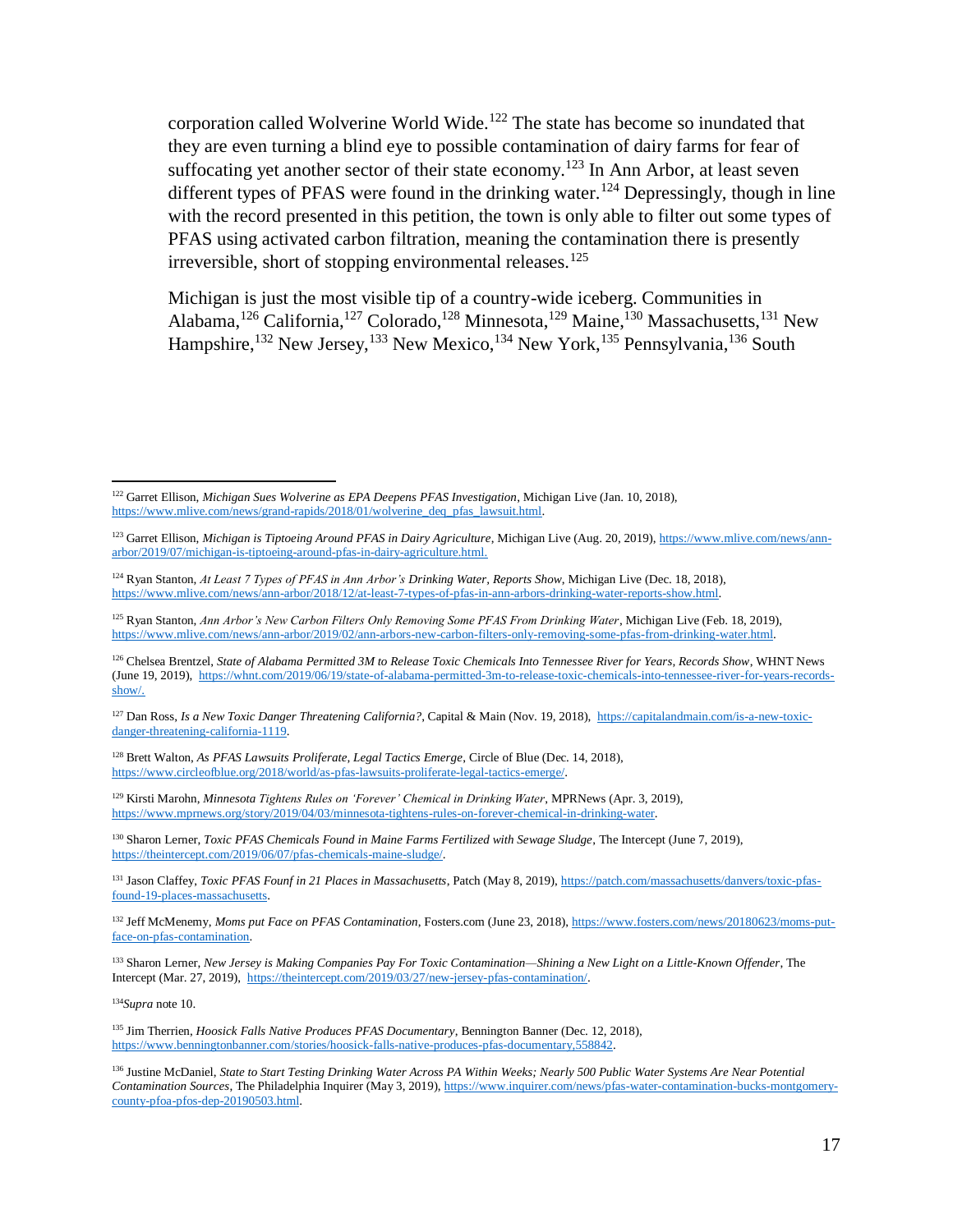Carolina,<sup>137</sup> Vermont,<sup>138</sup> Washington,<sup>139</sup> Wisconsin,<sup>140</sup> also have PFAS contamination.<sup>141</sup> In Colorado Springs, 16 members of the same family developed cancer living near water sources with high contamination from PFAS; 10 of those relatives succumbed to their illnesses.<sup>142</sup> In the highly PFAS-contaminated region of Oakdale, Minnesota, highschoolers had to watch their friends die from terminal cancers and were left to wonder when they might be next.<sup>143</sup> The contamination proliferates from some 500 industrial sites,<sup>144</sup> some 131 military bases,<sup>145</sup> and as PFOA and PFOS are phased out, new PFAS are phased-in to take their place; always with the expected build-up of their concentrations in the environment.<sup>146</sup> Hundreds of new PFAS are approved and hundreds more enter our society in secret through various regulatory evasions or by claiming that all information about a new PFAS and its manufacturer are secret and must be shielded from public scrutiny.<sup>147</sup> PFAS contaminates bottled water,  $148$  personal hygiene products,<sup>149</sup> the food we buy at the grocery store,<sup>150</sup> and every single bowl of Chipotle or Sweet Green that we consume.<sup>151</sup>

j

<sup>141</sup> *Supra* note [22.](#page-4-1)

<sup>142</sup> Tara Copp, *16 Cancer Cases in One Family: Base Water Contamination Fight Moves to Congress*, Military Times (Mar. 4, 2019), [https://www.militarytimes.com/news/your-military/2019/03/04/16-cancer-cases-in-one-family-base-water-contamination-fight-moves-to](https://www.militarytimes.com/news/your-military/2019/03/04/16-cancer-cases-in-one-family-base-water-contamination-fight-moves-to-congress/)[congress/.](https://www.militarytimes.com/news/your-military/2019/03/04/16-cancer-cases-in-one-family-base-water-contamination-fight-moves-to-congress/)

<sup>143</sup> Carrie Fellner, *Toxic Secrets: The Town That 3M Built—Where Kids Are Dying of Cancer*, The Sydney Morning Herald (June 15, 2018), [https://www.smh.com.au/world/north-america/toxic-secrets-the-town-that-3m-built-where-kids-are-dying-of-cancer-20180613-p4zl83.html.](https://www.smh.com.au/world/north-america/toxic-secrets-the-town-that-3m-built-where-kids-are-dying-of-cancer-20180613-p4zl83.html)

<sup>144</sup> Jared Hayes et.al., *PFAS Nation: Toxic Discharges Suspected From Almost 500 Industrial Facilities Across U.S.*, Environmental Working Group (June 11, 2019), [https://www.ewg.org/news-and-analysis/2019/06/pfas-nation-toxic-discharges-suspected-almost-500-industrial-facilities.](https://www.ewg.org/news-and-analysis/2019/06/pfas-nation-toxic-discharges-suspected-almost-500-industrial-facilities)

<sup>145</sup> *A Toxic Threat: Government Must Act Now on PFAS Contamination at Military Bases (2018)*, Union of Concerned Scientists, [\(https://www.ucsusa.org/center-science-and-democracy/preserving-science-based-safeguards/toxic-threat-pfas-contamination-military-bases.](https://www.ucsusa.org/center-science-and-democracy/preserving-science-based-safeguards/toxic-threat-pfas-contamination-military-bases)

<sup>148</sup> Iris Lewis, *Massachusetts Bottled Water Company Shutters After PFAS Detected*, VTDigger (Aug. 5, 2019), [https://vtdigger.org/2019/08/05/massachusetts-bottled-water-company-shutters-after-pfas-detected/.](https://vtdigger.org/2019/08/05/massachusetts-bottled-water-company-shutters-after-pfas-detected/)

<sup>149</sup> Katherine E. Boronow et.al., *Serum Concentrations of PFASs and Exposure-Related Behaviors in African American and Non-Hispanic White Women*, Journal of Exposure Science & Environmental Epidemiology (2019), [https://www.nature.com/articles/s41370-018-0109-y.](https://www.nature.com/articles/s41370-018-0109-y)

<sup>150</sup> Ellen Knickmeyer et. al., *FDA: Sampling Find Toxic Nonstick Compounds in Some Food*, AP News (June 3, 2019), [https://www.apnews.com/e9c5fa42a1244de48e3edea7a1bb14eb.](https://www.apnews.com/e9c5fa42a1244de48e3edea7a1bb14eb)

<sup>137</sup> *Supra* note [98.](#page-13-0)

<sup>138</sup> Elizabeth Gribkoff, *Senate Passes Bill Requiring Testing and Treatment for PFAS Contaminants*, VTDigger (Mar. 13, 2019), [https://vtdigger.org/2019/03/13/senate-passes-bill-requiring-testing-treatment-pfas-contaminants/.](https://vtdigger.org/2019/03/13/senate-passes-bill-requiring-testing-treatment-pfas-contaminants/)

<sup>&</sup>lt;sup>139</sup> Hal Bernton, *Washington State to Test Drinking Water for PFAS Contamination linked to Firefighting Foam*, The Seattle Times (May 21, 2018), [https://www.seattletimes.com/seattle-news/environment/state-to-test-drinking-water-sites-for-pfas-contamination-linked-to-firefighting](https://www.seattletimes.com/seattle-news/environment/state-to-test-drinking-water-sites-for-pfas-contamination-linked-to-firefighting-foam/)[foam/.](https://www.seattletimes.com/seattle-news/environment/state-to-test-drinking-water-sites-for-pfas-contamination-linked-to-firefighting-foam/)

<sup>140</sup> Phoebe Petrovic, *Wisconsin Takes on PFAS Groundwater Contamination*, Wisconsin Public Radio (Feb. 11, 2019), [https://www.wpr.org/wisconsin-takes-pfas-groundwater-contamination.](https://www.wpr.org/wisconsin-takes-pfas-groundwater-contamination)

<sup>146</sup> *Supra* note [88.](#page-11-1)

<sup>147</sup> Sharon Lerner, *EPA Continues to Approve Toxic PFAS Chemicals Despite Widespread Contamination*, The Intercept (Oct. 25, 2018), [https://theintercept.com/2018/10/25/epa-pfoa-pfas-pfos-chemicals/.](https://theintercept.com/2018/10/25/epa-pfoa-pfas-pfos-chemicals/)

<sup>151</sup> Joe Fassler, *The Bowls at Chipotle and Sweetgreen Are Supposed to be Compostable. They Contain Cancer-Linked "Forever Chemicals."*, The New Food Economy (Aug. 5, 2019), [https://newfoodeconomy.org/pfas-forever-chemicals-sweetgreen-chipotle-compostable-biodegradable](https://newfoodeconomy.org/pfas-forever-chemicals-sweetgreen-chipotle-compostable-biodegradable-bowls/)[bowls/.](https://newfoodeconomy.org/pfas-forever-chemicals-sweetgreen-chipotle-compostable-biodegradable-bowls/)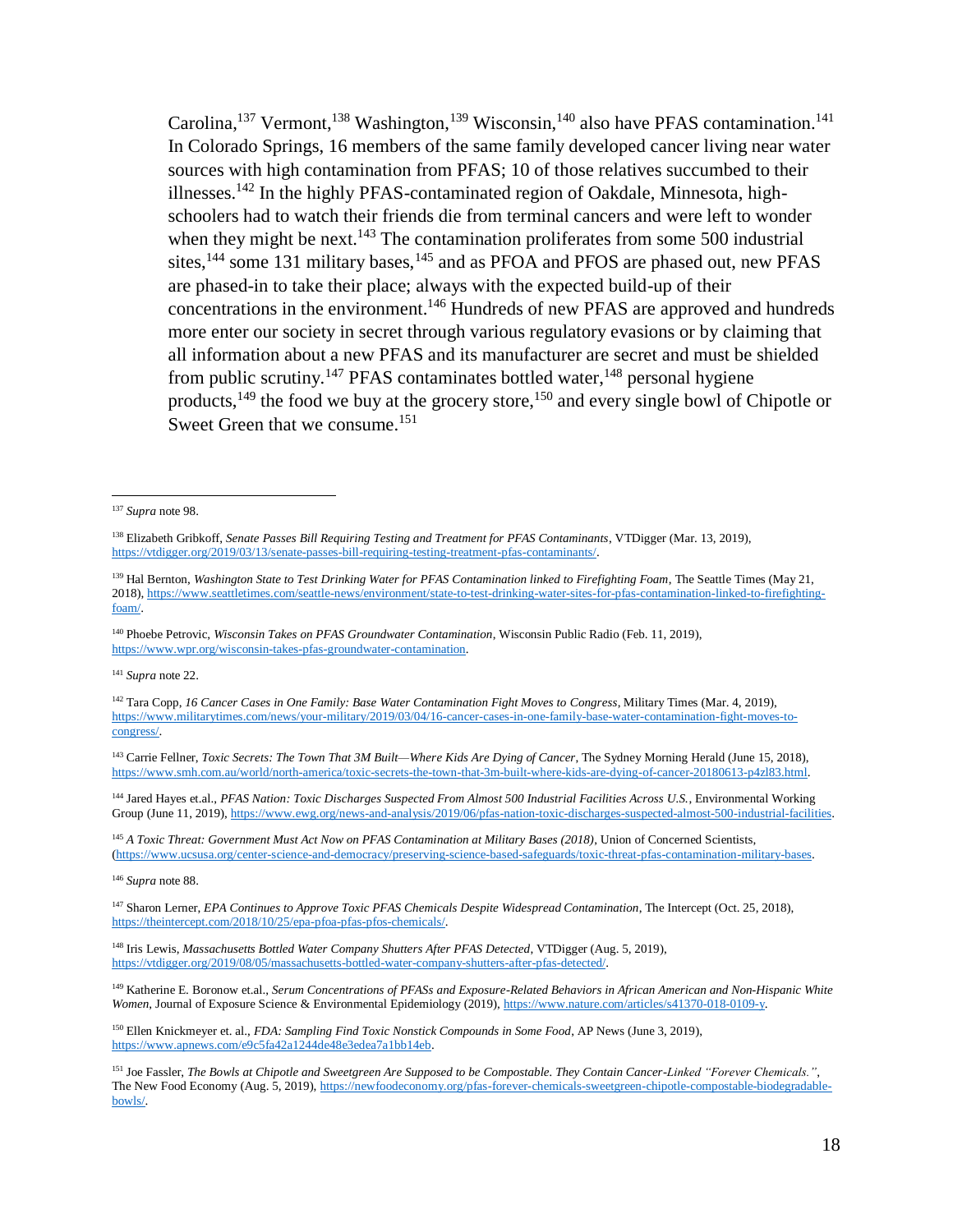This onslaught has overwhelmed states to the point that they cannot make their communities safe from the improper management of wastes containing PFAS. Litigation against the big PFAS manufacturers will be tied up in court, likely for years.<sup>152</sup> Pennsylvania is resorting to a taxing pool scheme that some lawmakers are not sure they can actually fund.<sup>153</sup> In the words of Laurel Schaider, Visiting Scientist, Harvard T.H. Chan School of Public Health at Harvard University, ". . . the emerging regulatory patchwork raises concerns that some Americans are not adequately protected. Some states have the resources and technical know-how to conduct their own risk assessments, but others may lack the funding and expertise."<sup>154</sup> The same must certainly be said for the management of PFAS hazardous waste.

(x) *Action Taken by Other Governmental Agencies Based on the Health or Environmental Hazard Posed by Discarded PFAS*. EPA released a PFAS Action Plan in February 2019.<sup>155</sup> There has been no regulatory action taken at the federal level to ensure the proper management of waste containing PFAS, though there are many regulatory actions that EPA could take to ensure safety from the real and substantial hazard that PFAS is to human health and the environment.

However, in the absence of federal action, states are attempting to protect their citizens by developing regulatory standards. Eighteen states are instituting partial bans of PFAS, regulatory limits in drinking water and/or groundwater, and taking other actions.<sup>156</sup> This is resulting in a patchwork of laws across the country which leaves hundreds of millions of Americans unprotected from the hazards of PFAS.

(xi) *Likelihood of Additional Harm if No Action is Taken*. Currently, because the toxicity and persistence of the longer chain PFAS are known and worrisome, short-chain PFAS are being substituted at an alarming rate. This "current common practice of replacing one PFAS with other structurally similar PFASs, is a major concern for society."<sup>157</sup> Despite the fact that short-chain PFAS are relatively new to the market, the ubiquitous release of these unregulated and less studied compounds are "in some cases . . . detected at much

<sup>152</sup>Kyle Bagenstose & Jenny Wagner, *Military Challenging States on \$2 Billion Chemical Liability*, The Intelligencer, [\(http://gatehousenews.com/unwellwater/battleground/site/theintell.com/.](http://gatehousenews.com/unwellwater/battleground/site/theintell.com/)

<sup>153</sup> [https://www.ehn.org/residents-experts-tell-pa-officials-that-pfas-chemical-cleanup-will-be-expensive-and-difficult-but-its-time-to-act-](https://www.ehn.org/residents-experts-tell-pa-officials-that-pfas-chemical-cleanup-will-be-expensive-and-difficult-but-its-time-to-act-2622011117.html)[2622011117.html](https://www.ehn.org/residents-experts-tell-pa-officials-that-pfas-chemical-cleanup-will-be-expensive-and-difficult-but-its-time-to-act-2622011117.html)

<sup>154</sup> Katrina Marusic & Oliver Morrison, *Residents, Experts Tell Pennsylvania Officials That PFAS Chemical Cleanup Will Be Expensive and Difficult, But It's Time to Act*, Environmental Health News (Nov. 30, 2018), [https://theconversation.com/epas-plan-to-regulate-chemical](https://theconversation.com/epas-plan-to-regulate-chemical-contaminants-in-drinking-water-is-a-drop-in-the-bucket-111243)[contaminants-in-drinking-water-is-a-drop-in-the-bucket-111243.](https://theconversation.com/epas-plan-to-regulate-chemical-contaminants-in-drinking-water-is-a-drop-in-the-bucket-111243)

<sup>&</sup>lt;sup>155</sup> EPA, *EPA's Per- and Polyfluoroalkyl Substances (PFAS) Action Plan*, (Feb. 2019) [https://www.epa.gov/sites/production/files/2019-](https://www.epa.gov/sites/production/files/2019-02/documents/pfas_action_plan_021319_508compliant_1.pdf) [02/documents/pfas\\_action\\_plan\\_021319\\_508compliant\\_1.pdf.](https://www.epa.gov/sites/production/files/2019-02/documents/pfas_action_plan_021319_508compliant_1.pdf)

<sup>156</sup> *PFAS*, Safer States, [http://www.saferstates.com/toxic-chemicals/pfas/.](http://www.saferstates.com/toxic-chemicals/pfas/)

<sup>157</sup> *See* Zhanyun, W., I.T Cousins, M. Scheringer, and K. Hungerbuehler, *Hazard Assessment of Fluorinated Alternatives to Long-Chain Perfluoroalkyl Acids (PFAS) and Their Precursors: Status Quo, Ongoing Challenges and Possible Solutions*. 75 ENVTL. INT'L. 172–179 (2015); *see also* Wang, *supra* not[e 22.](#page-4-1)